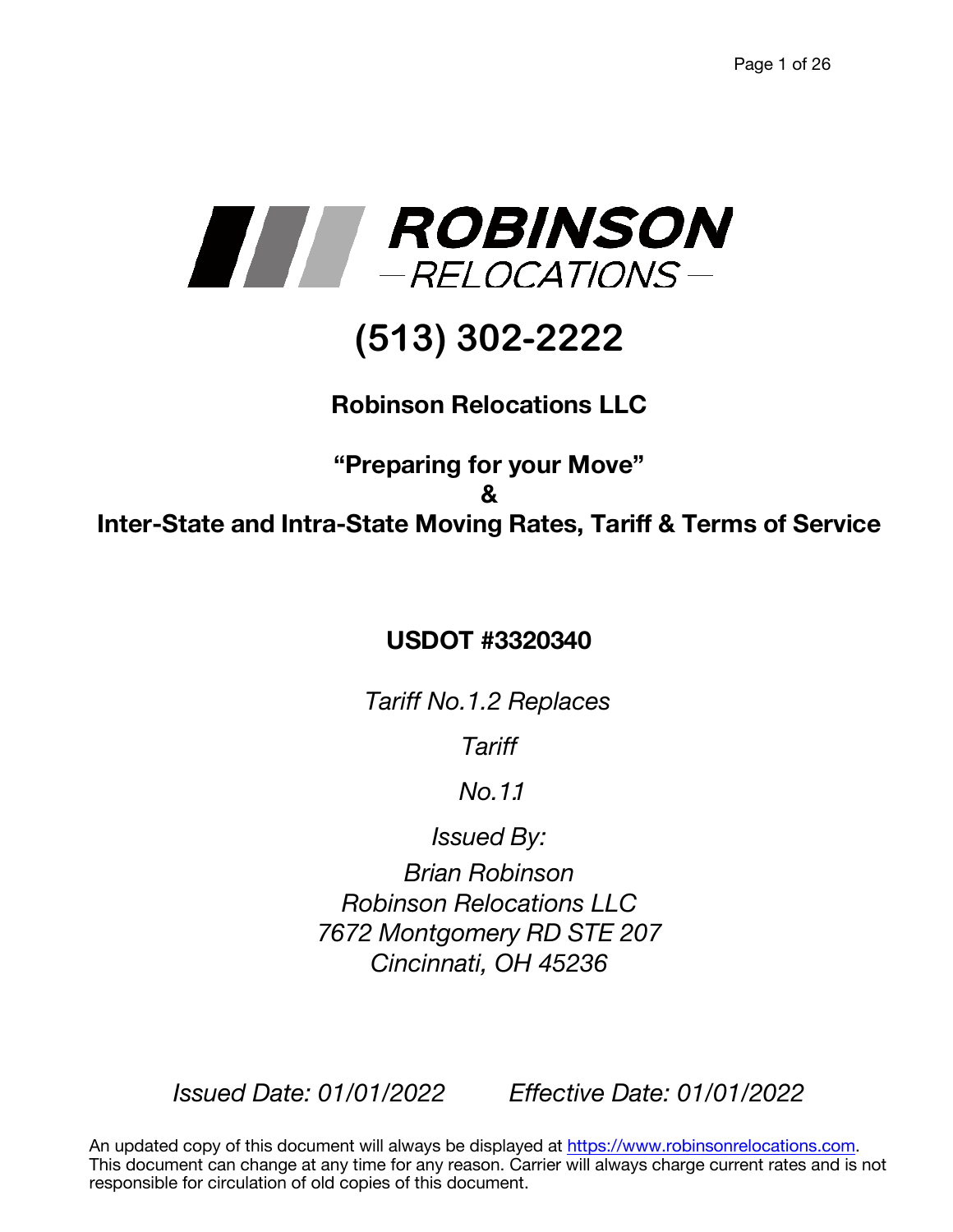## **TABLE OF CONTENTS**

1.0 BASIC AGREEMENT 2.0 PACKING AND DIS-ASSEMBLY 3.0 INTRA-STATE MOVING RATES 4.0 INTER-STATE MOVING RATES 5.0 WAREHOUSE & STORAGE 6.0 INSURANCE & LIABILITY 7.0 ACCOUNT MANAGEMENT 8.0 IMPORTANT DOCUMENTS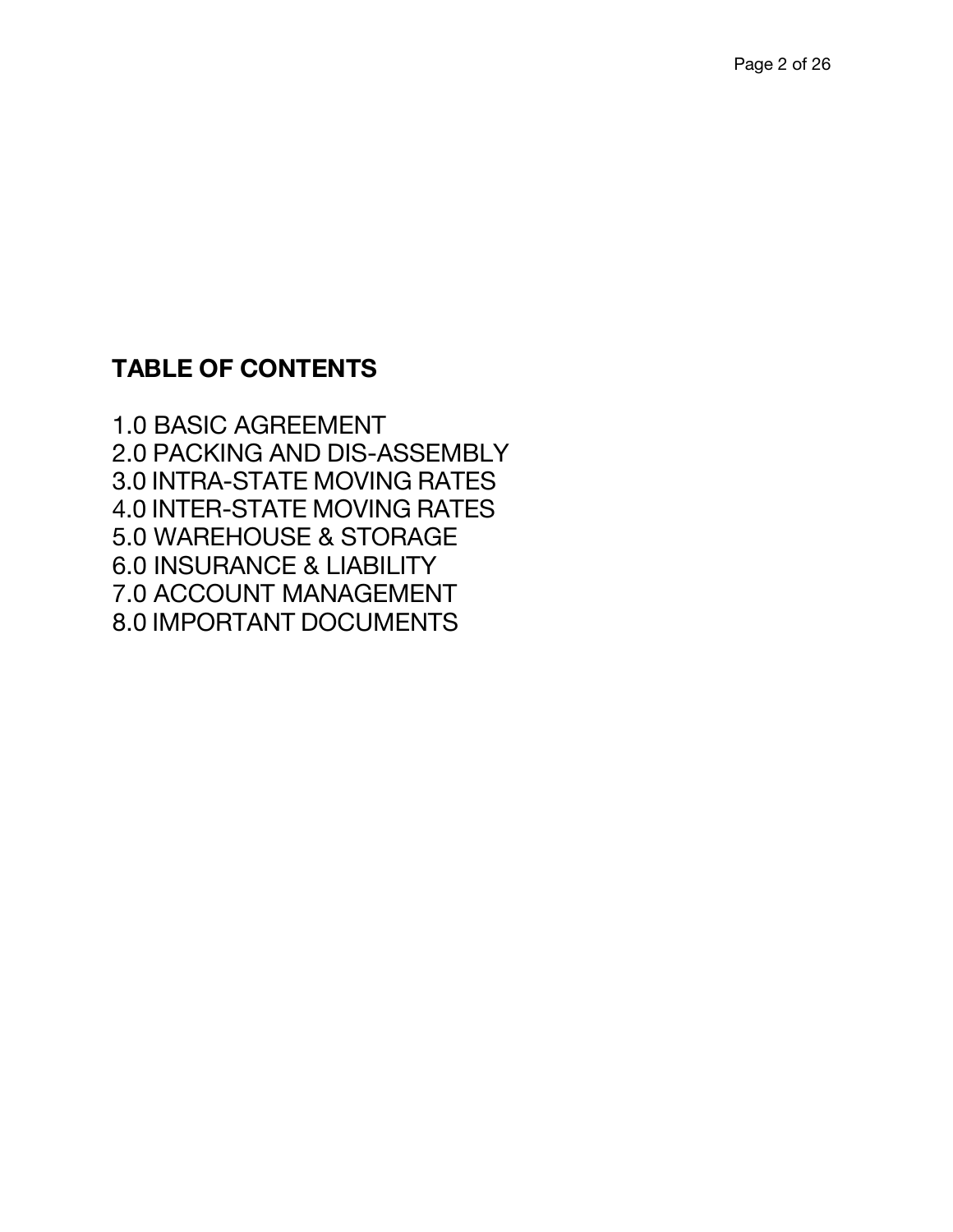## **1.0 BASIC AGREEMENT & DISCLOSURES**

Robinson Relocations LLC is a private carrier of common household and office/commercial goods and may be referred to as the "carrier" in any and all documentation issued by Robinson Relocations LLC. Robinson Relocations LLC has no van-line affiliations. Robinson Relocations LLC maintains the right to utilize agents to fulfill shipments or portions of shipments whether intra-state or inter-state. Any client or customer of Robinson Relocations LLC that will be shipping goods through utilization of the services provided by Robinson Relocations LLC may be referred to as the "shipper" in any and all documentation issued by Robinson Relocations LLC.

Main Port of Operation:

Robinson Relocations LLC 7672 Montgomery RD STE 207 Cincinnati, OH 45236

The shipper inherently agrees to the terms and conditions found in this document. This document is written in simple language and should be easy to understand. Please note that by committing to a residential or commercial move, the carrier will bring the move to completion at the full rates and expenses to the shipper found within this document (or otherwise amended in writing) regardless of any previous estimates.

### **1.1 Estimates**

Robinson Relocations LLC may provide in-home or over-the-phone estimates based upon inventory and/or inspection of goods to be moved. The goal of qualified estimators is to gather the following information to the best of their ability.

#### A. Shipment Origin

This will be the address at which carrier moving crews will pick-up the goods.

#### B. Shipment Destination

This will be the address at which our moving crews will make delivery. Please note that if this address is undetermined at the time of your meeting it could have an effect on final cost. Things to look out for are truck restrictions, stairs, elevators, long-walk requirements, etc.

#### C. Logistics & Time Constraints

Shipper should notify carrier of any real estate closing dates and times as these may force increased labor or storage requirements upon the carrier for which costs will be deferred to the shipper.

#### D. Shipment Volume/Weight

The estimator will provide truck space requirements and/or estimated weights of total shipment based upon visual inspection and inventory of goods to be shipped. Please note that shipment volume and weight is opinion only. Second or third estimates are not discouraged.

#### E. Labor Requirements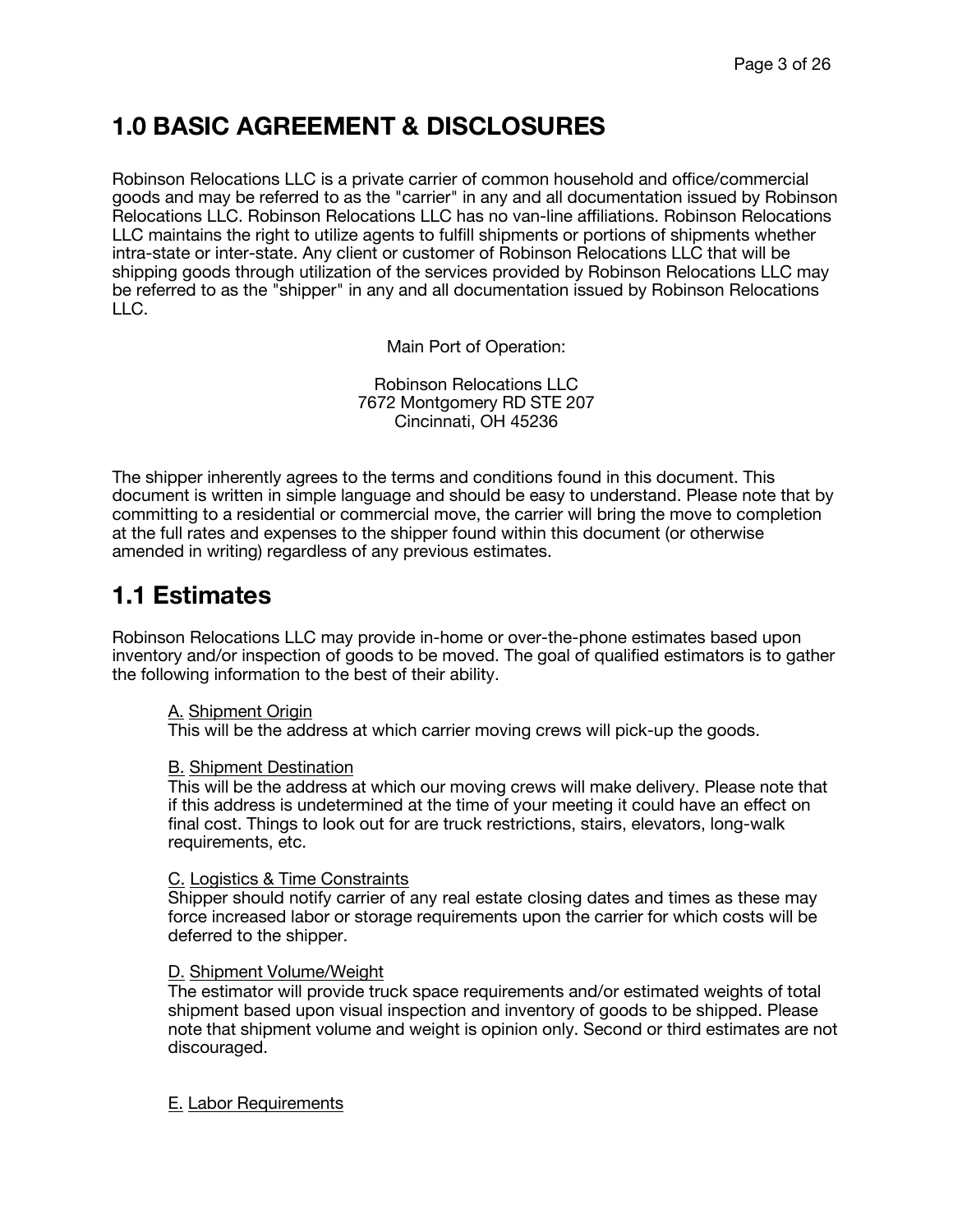Labor requirements are calculated based upon estimated shipment volume and weight. Please note that if estimated shipment volume and weight are off, final bill may likely differ greatly from total estimated cost. Please note that shipper must pay for actual services rendered. Cost increases are not always because estimated shipment volume/ weight is off.

#### F.Associated Rates

Estimator should disclose any associated rates that govern the shipment. This should either be in the fine print on any estimate documentation, or estimator may notate amendments to guaranteed rates. Please note that any alteration or notation to carrier documents by shipper are prohibited and shall have no effect.

#### G. Estimated Completion Costs

Authorized estimator or manager of carrier may offer estimated shipment costs in association with estimated volume/weight, labor averages and guaranteed rates. Please note that shipper is responsible for actual services rendered despite any previously written estimates.

Please note that final account charges will always be in accordance with actual services rendered, even if attributable to human error, regardless of any previously written estimates.

Please note that if shipper changes any element of a shipment (including but not limited to: shipment origin, shipment destination, logistics, shipment volume/weight) final cost of move will likely vary from estimated completion costs. Carrier agents may advise shipper of how these changes may effect their final cost, but carrier provides no guarantees to accuracy of these informal estimates. Again, shipper is responsible for paying actual services rendered as any verbal or written estimates from any carrier are ultimately subjective opinions of the estimator performing the function.

Please note that it is customary in the moving industry to inspect only the origin address and the estimator is prohibited by this carrier to visit any destination point. The primary purpose of the in-home estimator is to take an in-home inventory for the shipper and to gather other essential details. Shippers that would like a detailed inspection by a driver of both origin and destination access for trucking purposes should consider the services found in Section 3.7.

Please note that the services found in Section 3.7 are not standard.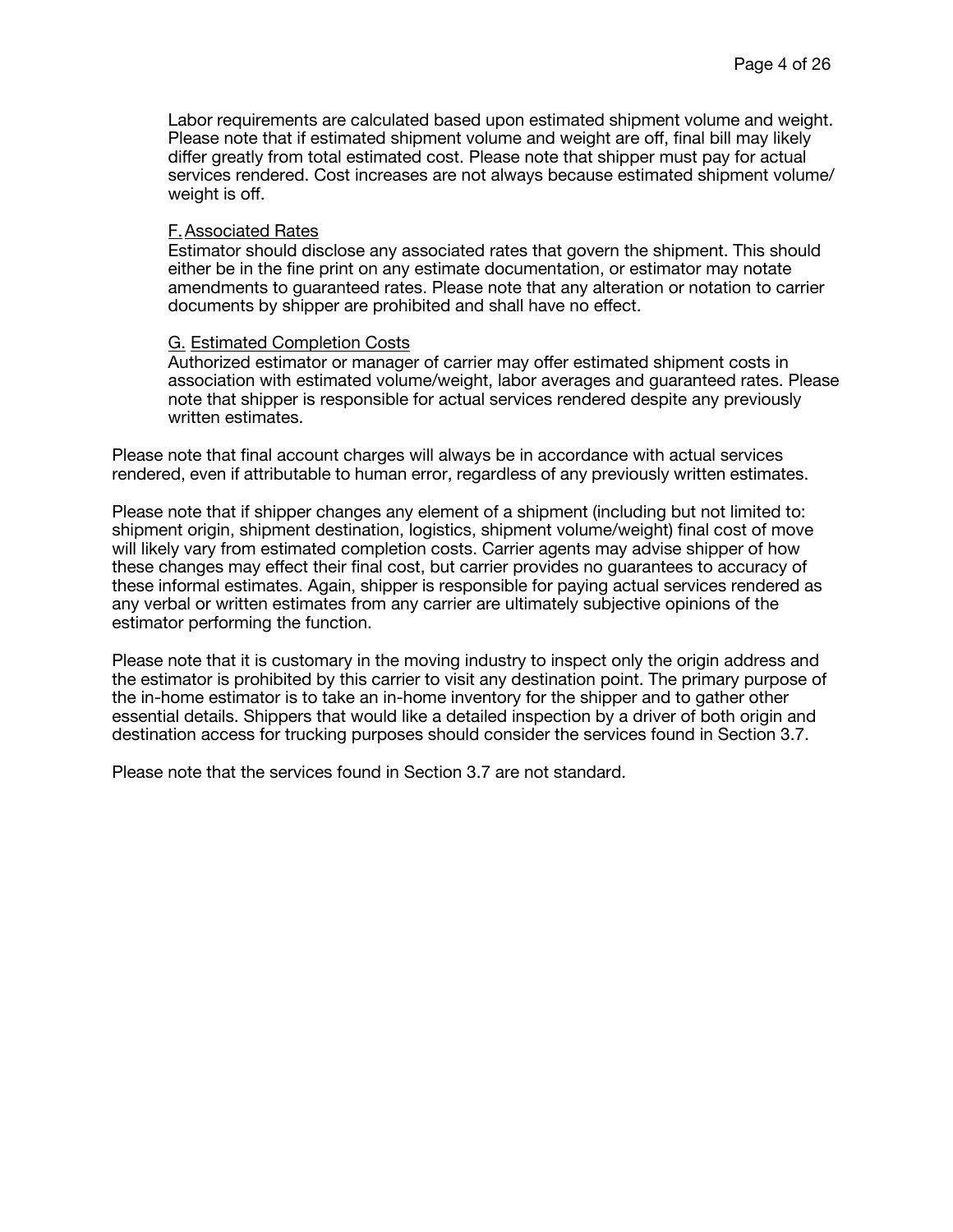#### **1.2 Relationship Between Carrier & Shipper**

The carrier serves the shipper as a means of transport between any given origin and destination address. The shipper in this relationship is the financially obligated entity for the shipment and agrees to pay any applicable tariff charges in association with any shipment between any origin and destination. Any other expenses such as materials, permits, ferry fees, parking tickets, tolls or any expense incurred as a result of the shipment is at the sole expense and liability of the shipper.

Carrier expects shipper to be aware of local laws pertaining to the shipment of household or commercial goods and must notify or obtain any necessary permits the carrier may require to operate at the origin and/or destination address.

Once shipment is commenced, shipper authorizes carrier to take any necessary means to complete shipment in association with the terms of this document. Carrier commits to complete work as efficiently as possible. Shipper agrees to pay applicable charges in association with this document. Shipper understands that unexpected situations may arise and will not hold carrier liable. Shipper is fully liable for any actual expenses incurred to complete an operation.

### **1.3 Deposit Requirements:**

Please note that the resources of this carrier including but not limited to laborers, truck and storage is limited and the demand for such services is often higher than this carrier is able to actually service.

Due to the limited nature of the services this carrier provides, the carrier requires a minimum deposit of \$250 or 25% of total estimated move cost to hold specific move dates, moving crews and other resources. Please note that this deposit is non-refundable, however may be transferable to other available move dates.

Please note that deposit should be in the form of a credit card (Mastercard, VISA, Discover or American Express (AMEX)) as carrier shall use this information for petty charges such as materials, storage, or cancellation fees. Please note that carrier shall accept personal checks for initial deposits, but credit cards are preferred.

Please note that all payments made to this carrier are non-refundable including but not limited to partial deposits or full payment of estimated move costs. This carrier is unable to refund payments once rendered by the shipper whether in advance of actual services or at the time services are rendered.

### **1.4 Cancellation of Services:**

Please note that in the event of cancellation, the carrier is entitled to the initial deposit placed by the shipper. The carrier may be entitled to additional charges for any materials that may have been dispensed to the shipper free of charge with the shipper commitment to utilize moving services of the carrier and any charges the carrier may have incurred delivering such free materials as described in section 1.2.

Please note that written notice should be given issued to the carrier at contact@RobinsonRelocations.com that includes shippers full name and address with the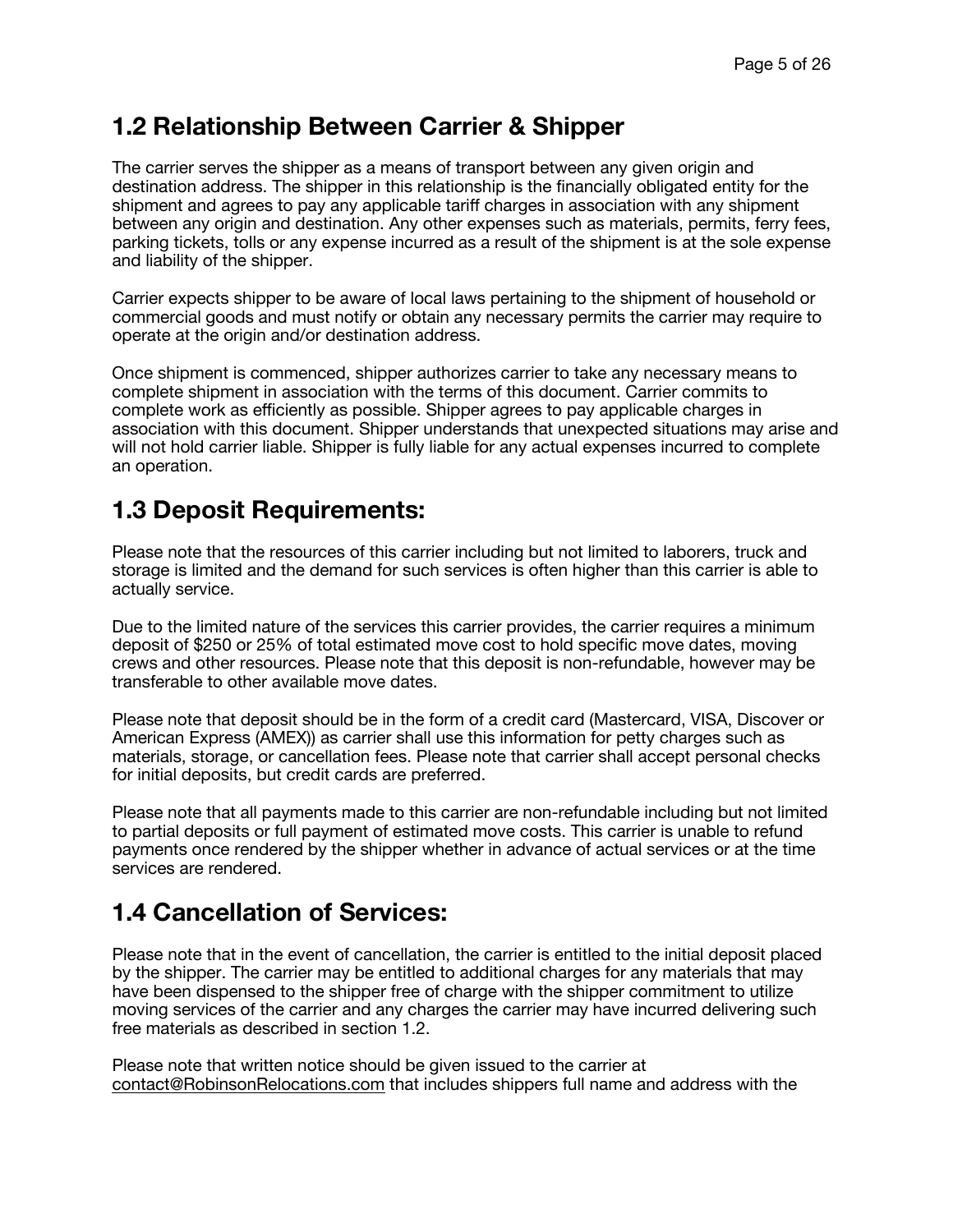currently scheduled move date. This notice should be given no earlier than 2-3 business days in advance.

Please note that if the carrier dispatches the moving crew in association with a scheduled move date for which the shipper gave little to no notice, the shipper shall be liable for any and all labor for that moving crew with a 3 hour minimum per day and this labor shall be charged to the shippers credit card on file as carrier cannot be liable for the labor incurred due to short notice and carrier is subjected to a loss of revenue since those limited resources were reserved solely for the shipper could not be diverted to a new client.

#### **1.5 Common Complaints and Resolutions**

#### A.) "I THINK YOU (ESTIMATOR OF THE CARRIER) ARE PUTTING IN TOO MUCH TIME, IT'S NOT GOING TO TAKE THAT LONG!!! I CAN DO THIS WHOLE THING IN 3 HOURS"

*The fear here, is that the estimator is charging too many hours for too little work. Estimators of the carrier often quote all moves based off the same averages. With that being said, all jobs are unique and come with their own challenges. This is where it does not hurt to ensure you will be charged ONLY for the time you need. This arrangement can be made in advance of your move. It also does not hurt to get second and/or third opinions from another estimator of the carrier, or the estimator of another carrier entirely. In our experience, shippers often severely under- estimate the work involved and labor requirements to complete a move.*

*The smaller the job, the more likely we find it that a shipper will believe we are figuring too much time to complete a job.*

### B.) "THE ESTIMATOR MIS-QUOTED, MY BILL DOUBLED"

*The fear here, is that the estimator intentionally low-balled a job to get it. Please note that estimators of this carrier are not paid commission and have no inherent reason to "low-ball" a job. All jobs are generally quoted based off the same averages based upon the inventory provided by the shipper.*

*Problems most often occur when shippers are meeting with multiple carriers far in advance of a move and have not yet pinned down exact details of shipment; including but not limited to inventory, logistics, and/or other details. It is our experience while shipper is interviewing multiple carriers, shippers tend to focus too much energy on who to hire, and not enough energy on disclosing proper details for estimator to provide accurate estimates.*

*Please note that regardless of any estimate, shipper is liable for hourly rate to complete shipment. Please note that "mis-quotes" can be avoided by having second and/or third opinions by additional estimators from this carrier.*

*Factors that can have an effect on estimated cost vs actual cost are weather, unanticipated access difficulties, inventory discrepancy, shipper readiness.*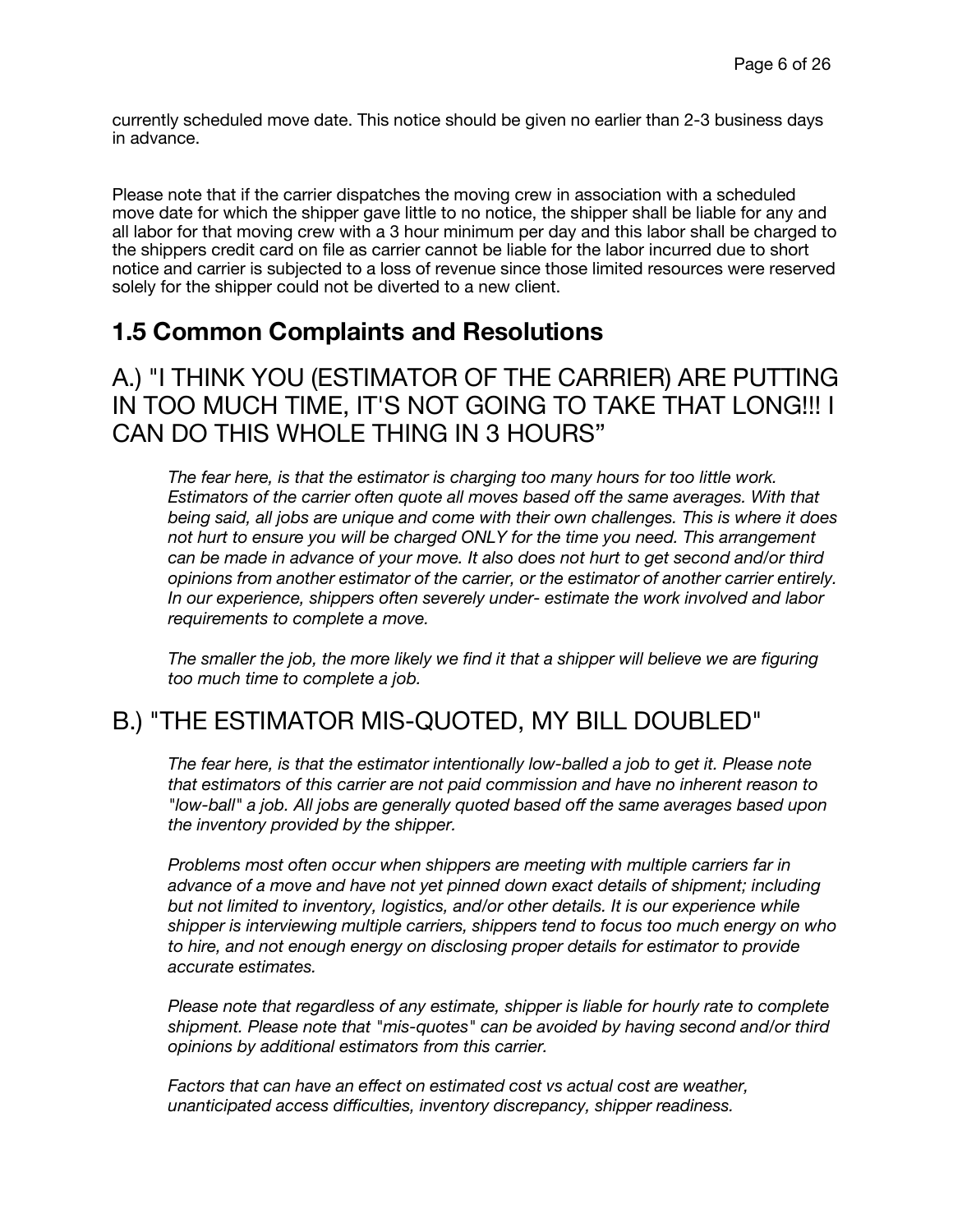*Carrier can never refund services rendered in the event of an alleged "mis-quote" as agents and/or employees of the carrier cannot know the reasons for the difference between initial estimated costs vs actual costs which may include weather, unanticipated access difficulties, inventory discrepancies, shipper readiness that may have resulted in additional packing time, etc. Shipper is solely liable for hourly rates required to complete move.*

*The larger a job, the more variables that can come into play and effect accuracy.*

#### C.) "THE MOVERS WERE CARELESS AND/OR TOO QUICK WHICH RESULTED IN SCRATCHES TO MY FURNITURE"

*Please note that small scratches or gouges on furniture are a common risk to moving furniture from one location to another, even with moving pads, and does not represent negligence. The movers often do their work quickly as they are working for you by the hour.*

*The smaller the job, the less risk there is for damage. The bigger the job, the more risk there is for damage.*

*Damage risk CAN be reduced by breaking work into smaller segments (for example: doing all the boxes and small stuff on one day, and all the furniture on an entirely separate day). However, please note that this will increase overall cost significantly.*

#### D.) "60 CENTS PER POUND FOR MY TV THAT WEIGHS 10LBS BUT IS WORTH \$1,000? THAT IS HIGHWAY ROBBERY, YOU ARE A SCUMMY COMPANY!"

*This issue is a result of the improper belief that if a licensed and insured moving company damages something, they are liable for the damages in full. This notion is incorrect on both state and federal levels. Moving household furniture and goods is risky. There is a natural risk that some items being shipped will be damaged and/or lost. Standard liability to moving companies is \$0.60/lb./item. Shipper is responsible for obtaining additional coverage through their insurance company prior to commencement of a move. This often consists of a detailed inventory along with a value report to be submitted by the shipper to their insurance company prior to the move so that an individual policy can be catered to the shipper.*

#### E.) "IN MY INDUSTRY IF MY ESTIMATE WAS NOT ACCURATE, IWOULDN'T HAVE A JOB!"

*We often hear this after moving costs have varied greatly from an initial estimate. Please note that estimates are just that... estimates, and often connected to very specific parameters. In this particular industry there are MANY variables that can effect the outcome of final cost...*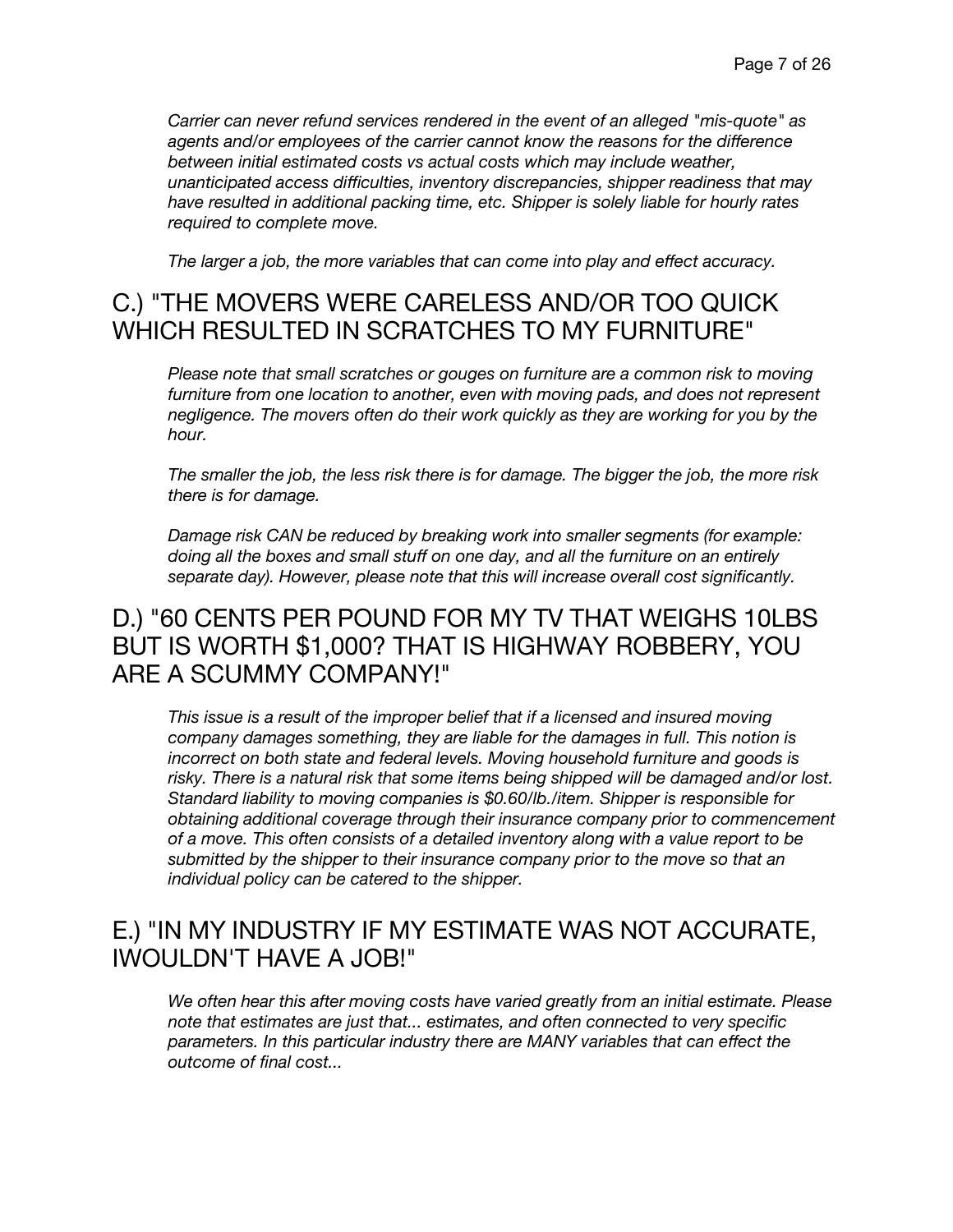*1.) Inventory - We find that inventory can fluctuate greatly... when doing an initial walkthrough... shipper may remark that they intend to have a yard sale, estate sale, or donate/dispose of goods prior to the movers arriving. In some instances, estimator has not seen certain rooms (entire basements/attics/storage spaces) and cannot figure these items into the equation.*

*In some instances, shipper intentionally hides or omits items! We are aware that there are certain suggestions floating around the internet stating that it is wise to "make a job seem easier" in order to obtain a low moving cost from the mover prior to starting. We do not know which states require a mover to offer a flat rate, but in Ohio it is by the hour,and we do not recommend hiding inventory and/or making a job seem easier in order toobtain a low estimate. A low estimate can have a high final cost.*

*The estimator needs to take all factors into consideration when running his figures to provide the most realistic expectations for your final costs.*

*2.) Logistics - Logistics include both origin address and destination address. Often when we meet in advance of a move, the estimator does not yet have access to information pertaining to where the shipment will be delivered to. This may or may not have an effect on the final shipment cost. Additionally, the carrier is utilizing public roadways that adds a certain amount of variation and fluctuation to final moving cost. Public roadways have varying levels of traffic based upon weather, holidays, rush hour, delays, detours, etc. As charges are both hourly and port to port, the estimator may only be able to rely on averages and/or GPS estimates.*

*Furthermore, many of our clients are entering into real estate transactions when they are moving with us. Weeks or months in advance, shipper nor the carrier may have access to important logistical information such as closing dates and times that may force downtime and/or storage requirements.*

*3.) Shipper Readiness - Our movers encounter great fluctuations in terms of shipper readiness when they arrive. They may show up one day to a home that is fully packed and ready to go. Everything is in a box, nothing is loose. All furniture is broken down and ready to go. Everything is packed neatly into the garage and ready to be loaded onto the truck. They may arrive to another house the next day, that has artwork on the walls. The* lamps are still on the end tables in the living room. The beds have blankets on them. *Clothing is hanging in the closets. There are loose items in the hutch in the dining room that has not been packed. These two scenarios account for nearly a 100% difference in final cost... yet, our estimator needs to often commit to a single "estimate" for the shipper in advance of the move.*

*Please note that our estimator will often assume that you will be "reasonably prepared." This means... make sure boxes are packed and ready to go... nothing is loose... nothing hanging on the walls. We will take care of the furniture... and we don't expect it to be in the garage ready to go.*

*4.) Unexpected issues - Any shipment can have unexpected issues. We may find that a single piece of furniture, for one reason or another, completely throws an estimate off. This may be an exceptionally heavy piece of furniture, or a furniture that requires*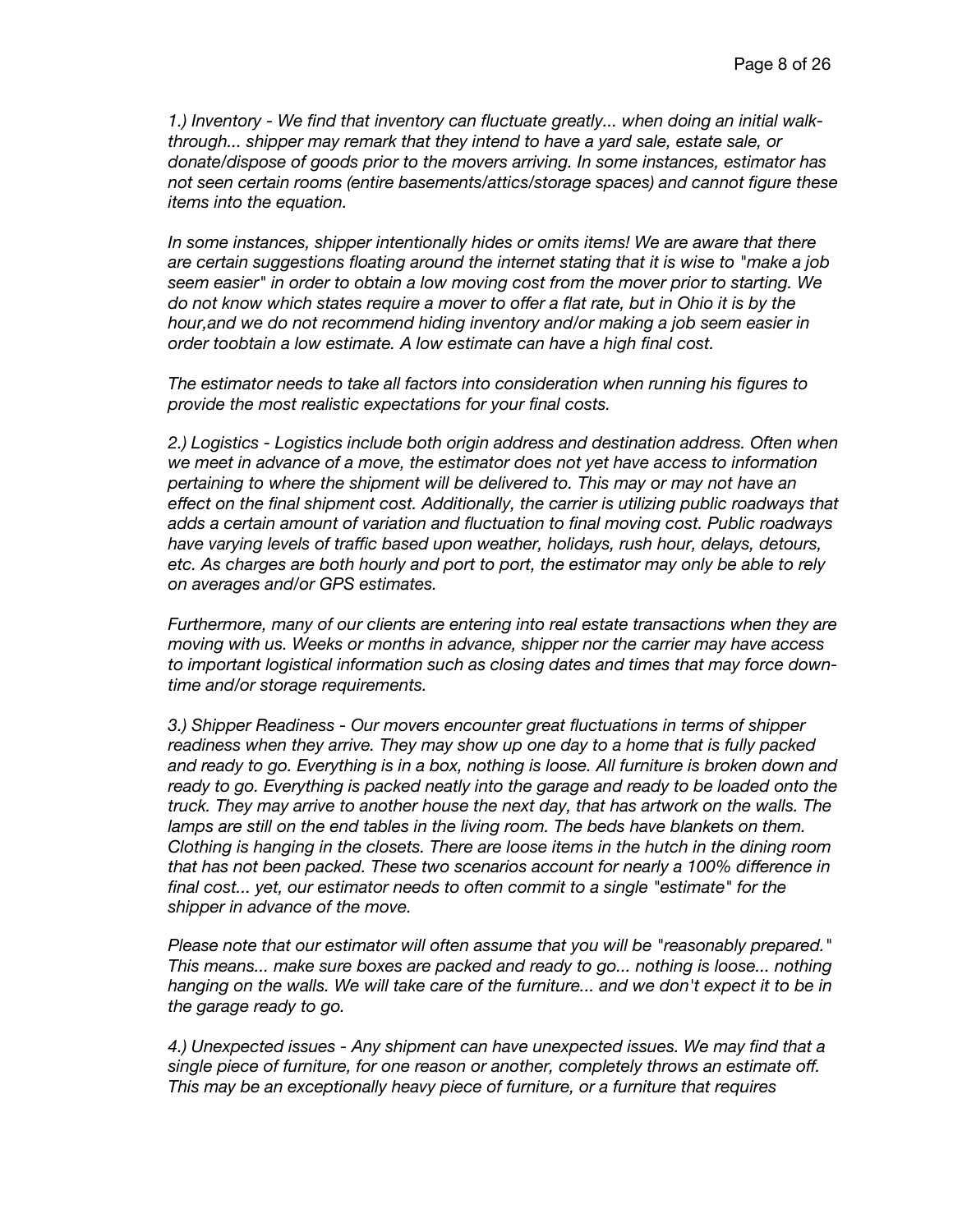*significant time and effort to dis-assemble and prepare for safe shipment. Please note that estimators cannot always predict these types of situations.*

*We may find that the access at either the origin and/or destination address is not suitable for the truck being used. Either a long walk may be required, a shuttle, or the use of another truck all together. Again, these are issues that the estimator may not be able to predict.*

*Please note that our operations staff are open at all times to subtracting or adding hours prior to commencement of a move at the request of a shipper. Estimates are subjective opinions of those performing the function. The shipper is liable for actual services rendered.*

#### F.) "THE MOVERS DID NOT MOVE MY DRESSER (OR ANY OTHER ITEM MARKED ON YOUR PRE-MOVE INVENTORY REPORT) ... THE WORK WAS NOT COMPLETE, SO I SHOULDNOT HAVE TO PAY MY BILL!"

*Please note that our movers encounter a near infinite amount of different types of goods to be shipped made by a near infinite amount of different manufacturers. This carrier does not make nor is able to make any guarantee that our movers can move any single piece of furniture or any other type of household or common office goods whether marked or not marked on a pre- move inventory report. Movers are on the clock by the hour for you, and those charges are due prior to final release of goods being moved for the shipper in association with the terms and conditions found in this document regardless of services rendered, agreed to be rendered, and/or regardless of quality of services rendered.*

#### G.) "I WENT WITH YOU BECAUSE OF THE ESTIMATE... THE FINAL MOVE COST WAS HIGHER... THAT IS ILLEGAL, THAT IS 'BAIT AND SWITCH!'

*The definition of bait and switch:*

*"The action (generally illegal) of advertising goods that are an apparent bargain, with the intention of substituting inferior or more expensive goods."*

*Our estimators take a detailed inventory when they are in your home. All premove inspection reports have a disclosed hourly rate. Hourly rates are generally confirmed verbally, and in writing prior to commencement of a move. Hourly rates are listed on the contract/bill of lading signed prior to starting the move.*

*Bait and switch does not apply to the type of work we do. Surprises can be avoided by consulting with your estimator or calling us to discuss any concerns you have. This tariff which governs your move is available at all times to the shipper upon request either by mail or email.*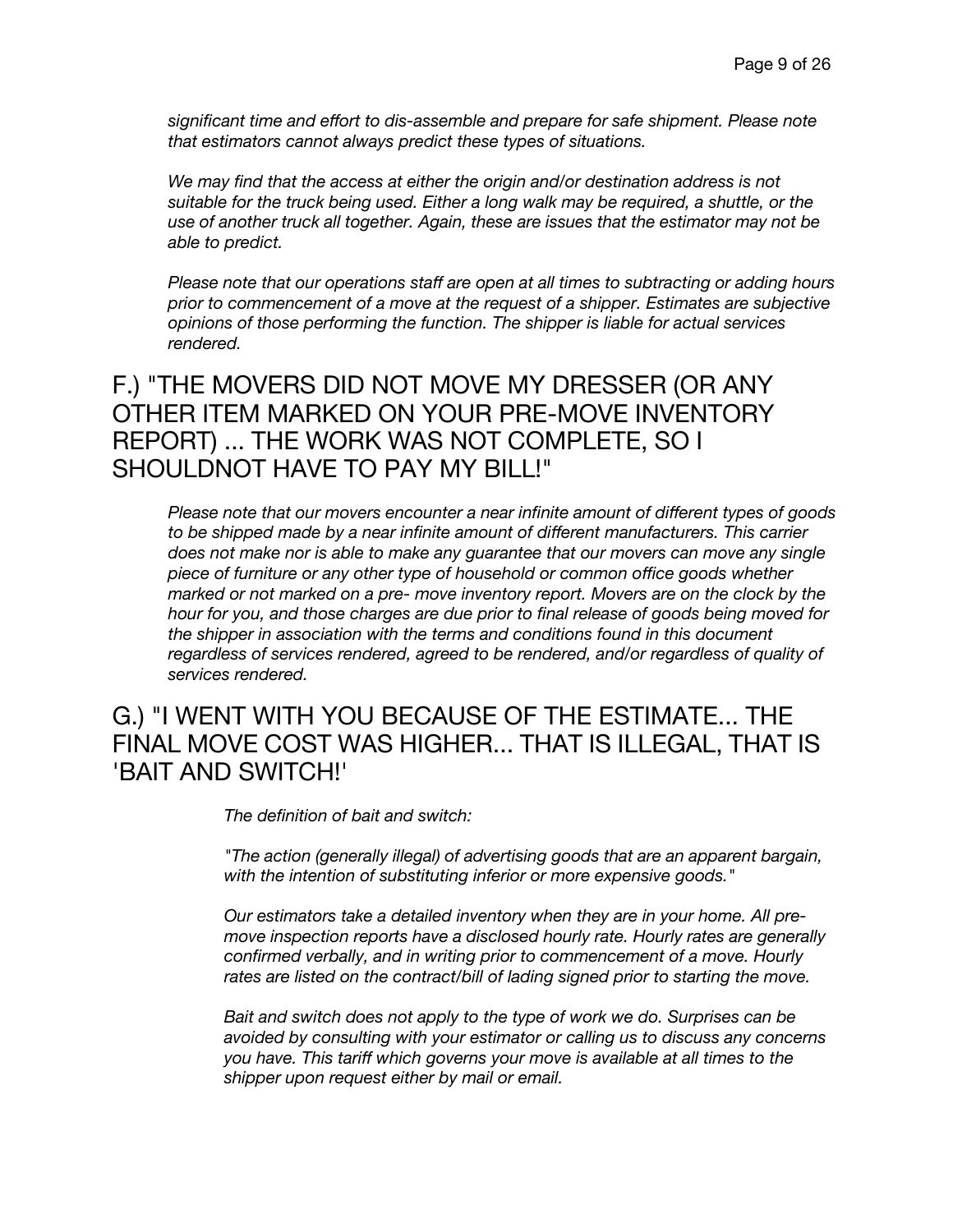## **2.0 PACKING & DIS-ASSEMBLY**

In general, the carrier expects that everything will be ready to go by the shipper when the carrier moving crews arrive. Everything that can be boxed, should be boxed. Carrier cannot take loose items.

## **2.1 Packing**

All packing should be done prior to the truck arriving. EVERYTHING being shipped should be off the walls and ready to go. Carrier can provide packing services, but this service should be implicitly agreed upon between the carrier and the shipper, and packers should be scheduled to come prior to moving day.

- A.) Dishes, glasses, etc. should be boxed and wrapped in packing paper.
- B.) Mirrors should be boxed and/or bubble wrapped.
- C.) Paintings should be boxed and/or bubble wrapped.

D.) Any fragile glass pieces should be removed from furniture (Example: Curio cabinet, or dining room hutch) and boxed or bubble wrapped.

E.) Artwork should be boxed, bubble-wrapped or safely packaged for transport.

F.) Televisions should be boxed or safely packaged for transport.

Please note that if household goods are not properly prepared when our movers arrive with the truck, our movers will have no choice but to prepare them for you at no liability to the carrier as they will be unprepared and not have the proper materials.

Shipper should remove from home (example: place in car), any valuables including cash, jewelry, firearms, alcohol, medications, etc. prior to the movers arriving. Shipper is solely responsible for transporting these items. Carrier is not liable in any way for the transport, damage, loss or theft of these items. Having these items in the home, or any items on the prohibited items list found in Section 6.5 shall be considered negligence on the part of the shipper and shipper shall be liable for any loss, damage (or damage to shipment due to inclusion of prohibited items) or theft in full.

### **2.2 Dis-assembly/Re-assembly**

Generally, furniture should be taken apart and ready to go. If it is not, the movers may assist you in dis-assembling and re-assembling furniture. Please consider this advance warning that carrier is not liable for damage or loss resulting from dis-assembly and re-assembly of furniture. This carrier is a mover, not an installer.

Remember, employees and agents of the carrier are general household furniture and office movers. Every piece of furniture we encounter is unique. We cannot guarantee dis-assembly and/or re-assembly of furniture. By allowing our movers to assist in dis-assembly you inherently agree to the terms found in Section 6.4 below.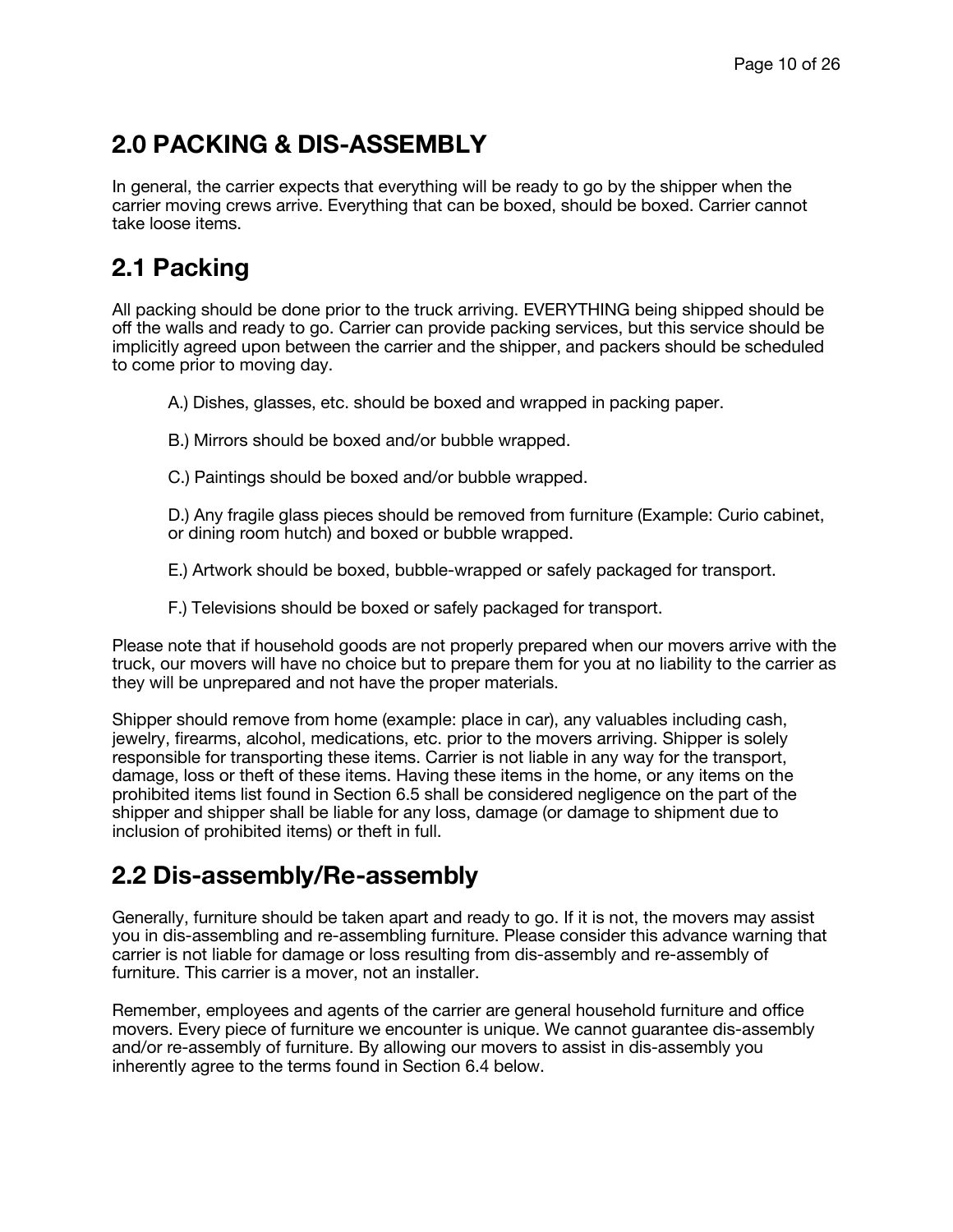## **2.3 Safes, Pool Tables, Hot Tubs, Grandfather Clocks**

Carrier cannot move safes with a weight of 250lbs and up. For these types of items, carrier differs this work to a specialized safe mover. Carrier never guarantees the transport of a safe, even if inadvertently included on a pre-move inventory.

Carrier may move pool tables. However, some pool tables (not all) can only be transported if our movers take them apart. If this is the case, a specialist must be brought in after the move to re-felt the pool table and balance it at no liability to the carrier.

Carrier may be able to move some hot tubs. However, in general the carrier must differ this work to a specialist. Carrier shall never be liable for moving a hot tub even in the event of its inadvertent inclusion on a pre-move inspection report.

Grandfather clocks should be pre-packaged prior to our movers arriving. Carrier is not liable for the malfunction of a grandfather clock. Carrier cannot be liable for any damage resulting from dis-assembly and/or re-assembly.

## **2.4 Hoists**

Some items may be required to come through a window because they are too large to put through a staircase. Please note that it is a good idea to notify the carrier of this requirement prior to commencement of a move. Please note that carrier may make last minute accommodations if we encounter this requirement during a shipment, at full expense and liability to the shipper. Please note that there is a natural risk of damage to real property, or theitem being hoisted, and shipper is solely liable for this risk. Hoists require special equipment and 3 movers minimum to service.

## **2.5 Material & Equipment Costs**

Dish Barrels: \$10.00 each 1.5 Book (small) box: \$3.00/each 3.0 (medium) Box: \$4.00 each 4.5 (large Box): \$5.00/each Wardrobe Box: \$15.00/each Mirror Carton: \$10.00/each Tape: \$5.00/roll Paper Roll: \$45.00/bundle Bumpers (box of): \$40.00/each Shrink wrap: \$10.00/each item wrapped Bubble/Corrugated: \$1.00/ft Bubble/Kraft: \$1.00/ft Mattress Bags: \$12.00/each Moving Blankets: \$300/dozen Piano Board Use: \$200.00

## **2.6 Mattress Bags**

Please note that mattress bags are REQUIRED for shipment. Shipper should have mattress bags for mattress and box spring when movers arrive. Carrier does not provide these items unless requested prior to move and confirmed by a member of our operations staff. Please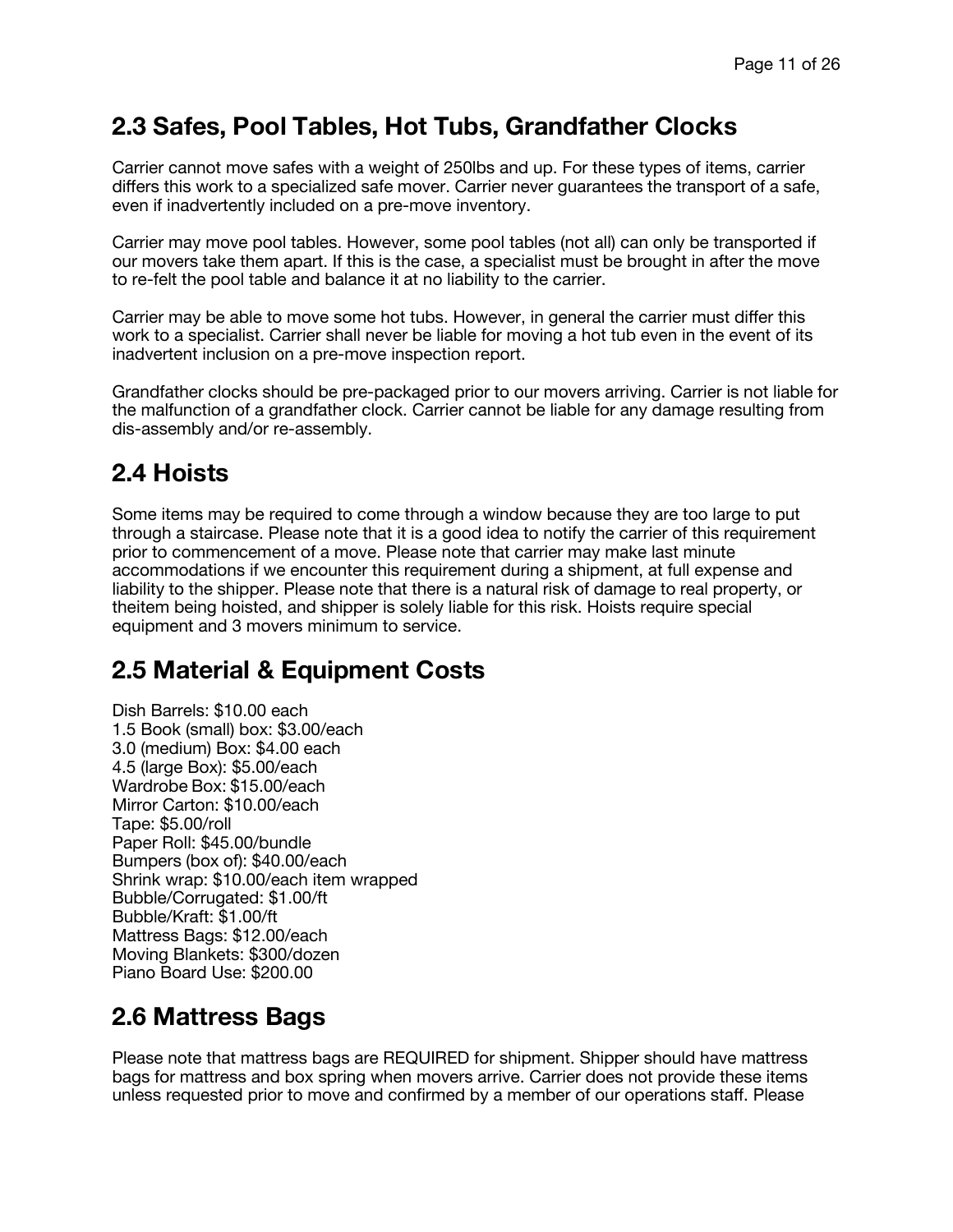note that a price quote for mattress bags during an in-home estimate does not mean the movers will have the mattress bags the day of the move. The pre-move inspection report provided to you is not a contract, only an estimate of services required along with estimated costs and associated rates.

Any damage to a mattress or box spring moved while not protected by a mattress bag is at full expense and liability to the shipper. No exceptions.

## **2.7 Carrier Supplied Materials**

Please note that carrier typically provides moving blankets, two-wheelers and four-wheelers on the truck. Anything else must be requested one to two business days before your move.

Please note that estimator may have written notes on a pre-move inspection report. Please note that carrier will NOT send any of these materials by default as circumstances often change between the pre- move inspection and the actual move. Any materials such as boxes, pack paper, wardrobes, mattress bags, etc. MUST be requested one to two business days before your move.

## **3.0 INTRA-STATE MOVING**

All services provided within the state of Ohio shall be based upon an hourly rate. Please note that shipper is responsible for any and all payroll hours that the carrier incurs due to a shipment. This generally means, charges are port to port. The main carrier port in Ohio is at 7672 Montgomery RD STE 207 Cincinnati, OH 45236. The main carrier port in FL is 801 W. Platt ST STE 81 Tampa, FL 33606.

### **3.1 Movers, Drivers, Class-A Drivers and other Employees**

\$75/hr/mover Port to Port from 7672 Montgomery RD STE 207 Cincinnati, OH 45236.

\$75/hr/mover Port to Port from 801 W. Platt ST STE 81 Tampa, FL 33606.

### **3.2 Power Units**

Power Unit is a term that applies to any Cargo Van, Straight Truck (15ft,17ft, or 26ft) that may be used to pull a trailer. There is a 14% surcharge per power unit applicable to labor charges.

This charge is to cover the cost of fuel, maintenance, upkeep and other costs associated with the power units.

### **3.3 Office Personnel**

The time of office personnel may be billed at \$75/hr/each under rare circumstances. These charges may apply to false claims, forced labor, and/or unreasonable service requests and/or demands.

### **3.4 Minimums & Maximums**

Please note there is a 3-hour minimum per day for all services. There is a 14-hour maximum perday. If movers anticipate working longer than 14 hours port to port, then a hold over may be forced at the shipper's full expense and liability.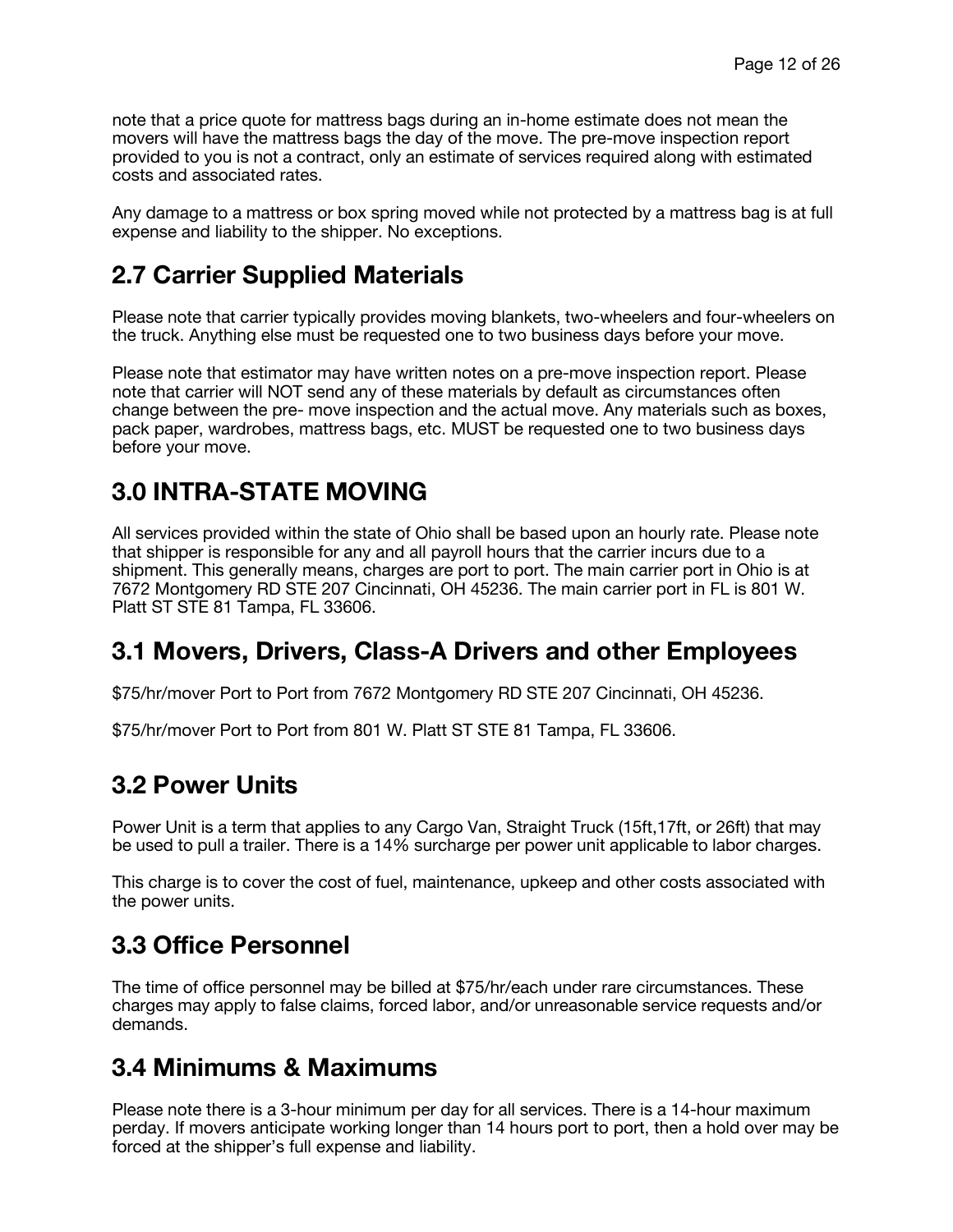## **3.5 Discounts**

Please note that carrier may offer discounts (or discounted rates). Discounts will be provided in writing. Please note that weekend or holiday moves may void discounts. Please note that a change in move date may void discounts.

## **3.6 Over-time & Off-Hours Work**

Please note that carrier often provides one-hour arrival windows. These windows may be approximate. As drivers are using public roadways that may effect schedule, carrier cannot guarantee arrival window.

Typical starting windows range from an 8am to 9am, to 12pm to 1pm. Any shipment load-up or shipment off-load starting at a 1pm to 2pm window or later is considered off-hours. Any holiday may be considered off-hours. Saturdays and Sundays may be considered off-hours.

Off-hours work is performed at 1 1/2 times the hourly rate for services rendered. Please note that hours worked after 8 hours in any given day may be billed at 1 1/2 times the hourly rate for services rendered.

## **3.7 Additional Local Services**

Carrier may perform services in addition to packing and moving within Ohio. Additional services operate at the same hourly rate of \$75/hr/person and 3 hours minimum per day appliesto each service staff member.

*1.) Wall/Floor Protection*

*Carrier can dispatch an employee to provide wall and floor protection. Rate is \$75/hr per staff member with a three-hour minimum per day and fourteen hours maximum per day. Materials must be billed to shipper (ex: blankets, cardboard,*

*etc.).2.) Furniture Touch-Up*

*Minor scratches and gouges are common casualties of moving even when blanketwrapping is provided. There is no full-proof method to avoid minor scratches and gouges. You may hire a member of our staff to come out after the move to provide touch-up services for furniture. Rate is \$75/hr per staff member with a three-hour minimum per day. Materials must be billed to shipper (ex: furniture markers, wood filler, etc.)* 

*3.) Over-Flow Service*

*In very rare instances, all goods might not make it on with the main shipment either due to improper packing (loose items main crew could not take), incomplete walk-through (items missed during walk-through of origin address between shipper and movers), or the items did not all fit on the truck. In this instance, an over-flow service must be hired. Rate is \$75/hr/mover plus 14% for truck use. A three-hour minimum applies. Please note that carrier is not liable for over-flow. Carrier cannot guarantee all goods will fit on main*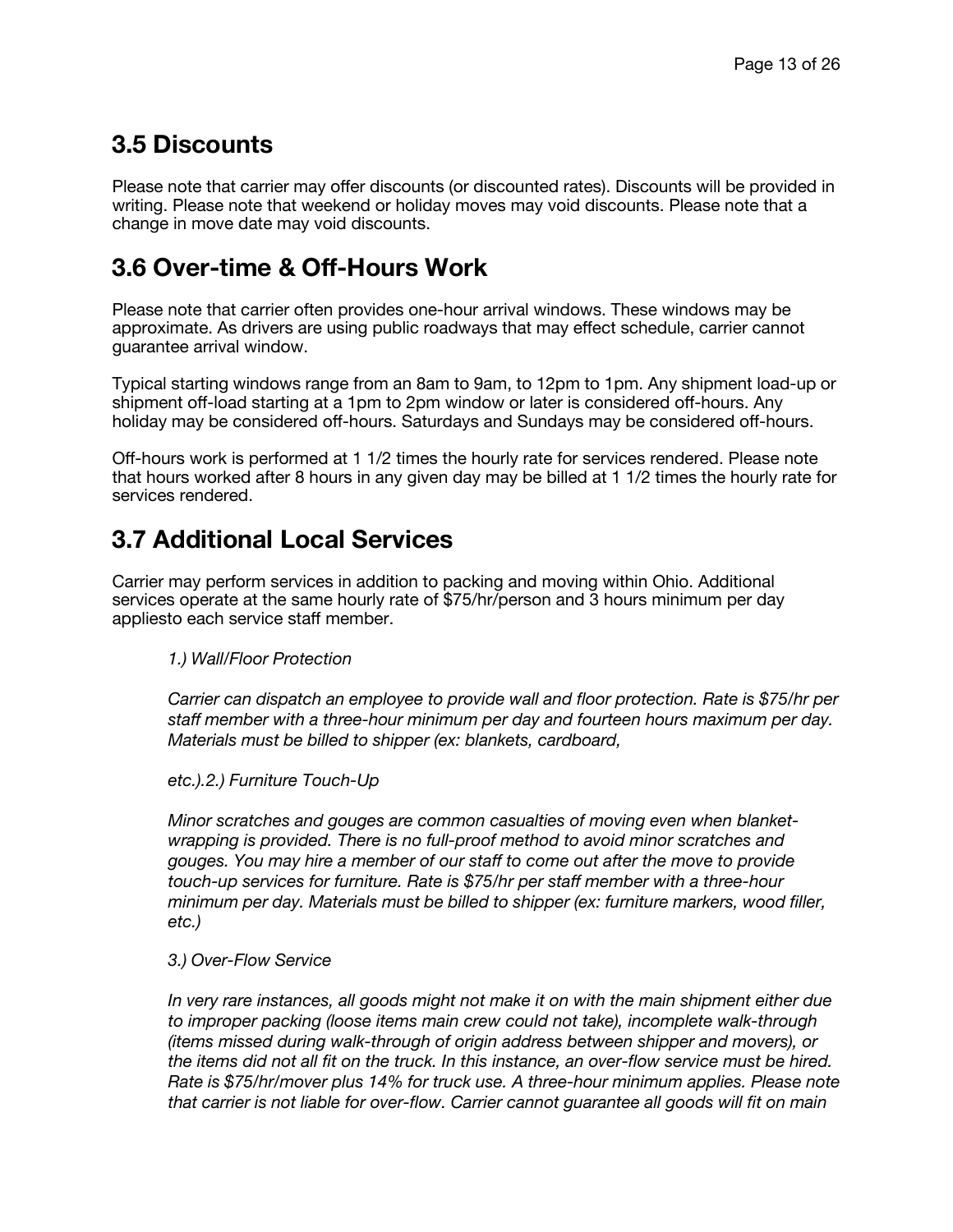*moving truck. Carrier cannot guarantee shipment of all items on pre-move inspection report.*

#### *4.) Shuttle Service*

*In rare instances, a smaller van/truck may be required to shuttle between an origin and/ or destination address and the main moving truck. Reasons may include difficult or impossible access to home with truck. Gated communities that may not allow large trucks, or weather-related conditions. In this instance, the additional van/truck comes in the form of a 14% surcharge on total labor. An additional fee of \$75/hr may be applicable if an additional driver is dispatched. Please note that a three-hour minimum applies per day for all employees.*

#### *5.) Qualified Access Inspection*

*If a tractor-trailer is going to be used for a moving operation and shipper expresses concern that tractor-trailer may not fit, shipper may hire a qualified Class-A driver to inspect property. Please note that only a Class-A driver is fully qualified to provide a full recommendation on truck/trailer setup. In-home estimators of carrier will not possess a Class-A license. Class-A driver can be dispatched at a rate of \$75/hr with a 3-hour minimum per day to inspect both origin address and destination address. Again, this service must be requested in advance of a move and availability may be limited. This option is not a standard service. Please note that carrier generally uses up to a 26-foot truck as a part of standard service.*

Please note that neither of these additional services are a part of standard service or estimates. These services are add-on and must specifically be requested by the shipper. Both of these services require advance notice and cannot be performed on the day of your main packing and/or moving operation.

### **3.8 Holding Cost Disclosure**

Please note that the shipment split over two days versus a single day, may require approximately 50% more labor in addition to the hold fee for the truck or trailer. This difference is due to additional travel time, as well as an efficiency factor that a same day move offers.

### **4.0 INTER-STATE MOVING**

Please note that the carrier will service any state within the Continental United States. Please note that applicable hourly intra-state rates apply for load-up and offload of moving vans, trucks, & trailers.

Inter-state travel shall be billed at a rate of \$5.00/mile.

#### **4.1 Flat Rates**

Please note that carrier may offer a binding flat-rate quote for inter-state moves. This will generally include load up labor, transportation cost between the shipments state of origin and the destination address (within the Continental United States) and the offload labor.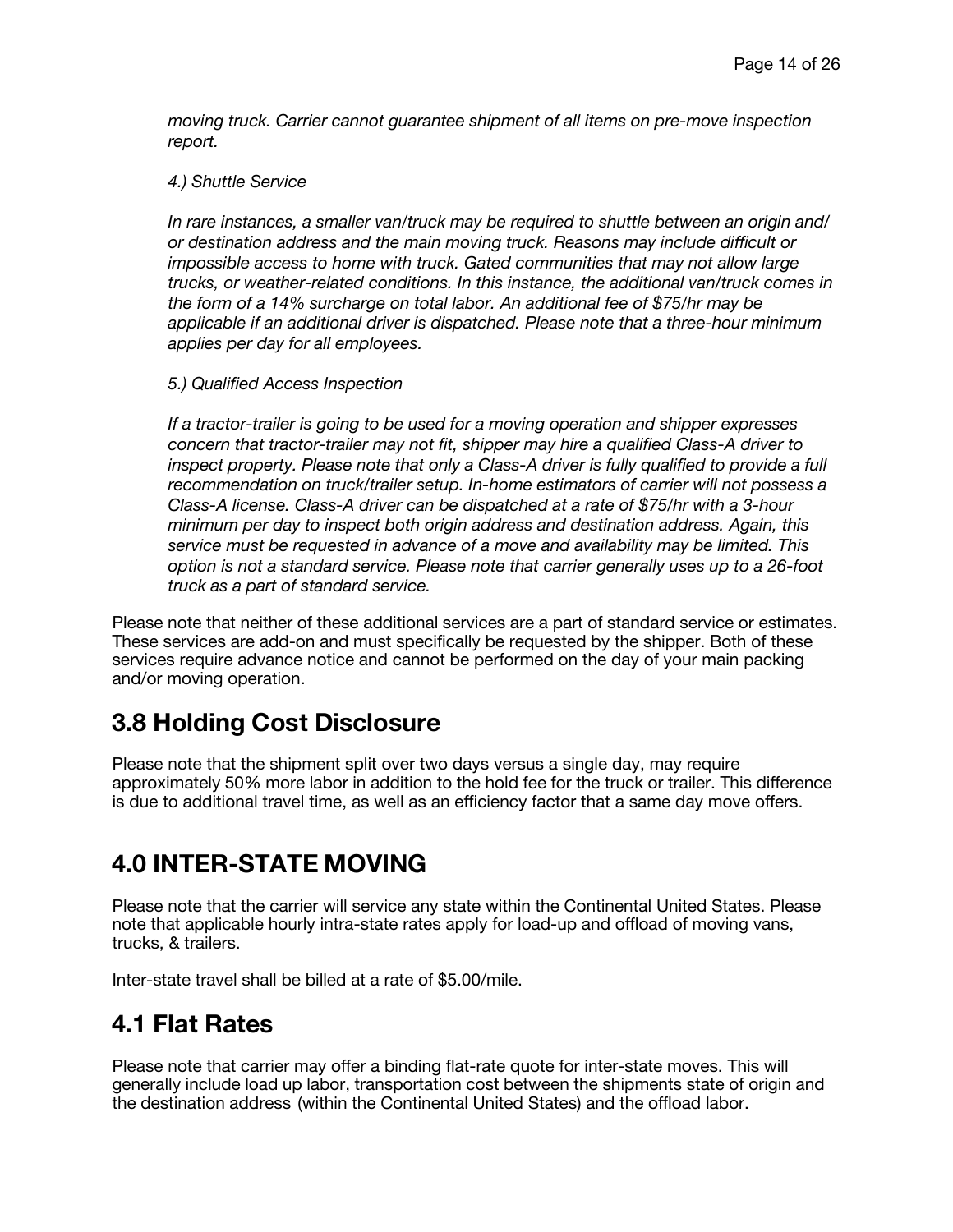Flat-rate quotes for services generally cover cost for a full Van/Truck or part of that Van/Truck (either weight or cubic footage).

## **4.2 Packing Services**

Flat-rate quote does not include packing services which are by-the-hour in association with local rates found in Section 3 plus associated material costs found in Section 2.

## **4.3 Shuttle Services**

All shipments leaving the state of Ohio should be on a Cargo Van, Straight Truck (15ft,17ft, 26ft) or Tractor Trailer. It is important to disclose any access issues at your destination point to the carrier. Some rural areas, heavy urban areas, gated communities, etc. require the movers to bring a smaller van/truck to shuttle goods back and forth from the bigger truck to the destination address.

This service is extra and not a part of any standard flat rate quote. Flat-rate quote does not include shuttle van/truck should it become necessary unless it is specifically stated in writing.

Shuttle services are to be calculated by employee or agent of the carrier and is non-negotiable. Shuttle services increase the labor and equipment costs of a move considerably and average approximately \$1,500.

#### **4.4 Overflow**

As stated above, most out of state moves go on a Cargo Van, Straight Truck (15ft,17ft, 26ft) or Tractor Trailer. In VERY rare instances, upon loading the truck, it may be found by the carrier and the shipper that not all goods from the origin address fit in the cargo van or truck/trucks and some goods may have to be left behind to be picked up at a later time.

If this is the case, the carrier is not liable for any extra expenses incurred to get the overflow to its destination point. Flat rate quotes are often bound to a certain amount of space. Carrier may offer flat- rate for entire Van or Truck. But, if it does not fit, another Van or Truck will have to be dispatched and employee or agent of carrier will have to calculate cost of that additional Power Unit. This calculated cost is non-negotiable.

## **4.5 Sub-Contracting & Agent Policy**

Carrier maintains the full right to contract agents for any portion of any operation deemed impractical to be performed by the staff or equipment of the carrier. The contracting of agents to fulfill certain portions of an operation is not to be construed as "sub-contracting the operation" as entire shipment will fall under Robinson Relocations LLC bill of lading for transport and carrier is solely responsible for any charges associated with use of these agents.

Agents may be required for long-hauls (inter-state freight drivers) or offload labor in a state outside of Ohio. No verbal communication or exchange between a shipper and employee/ agent of carrier can diminish this right.

## **4.6 Scheduling**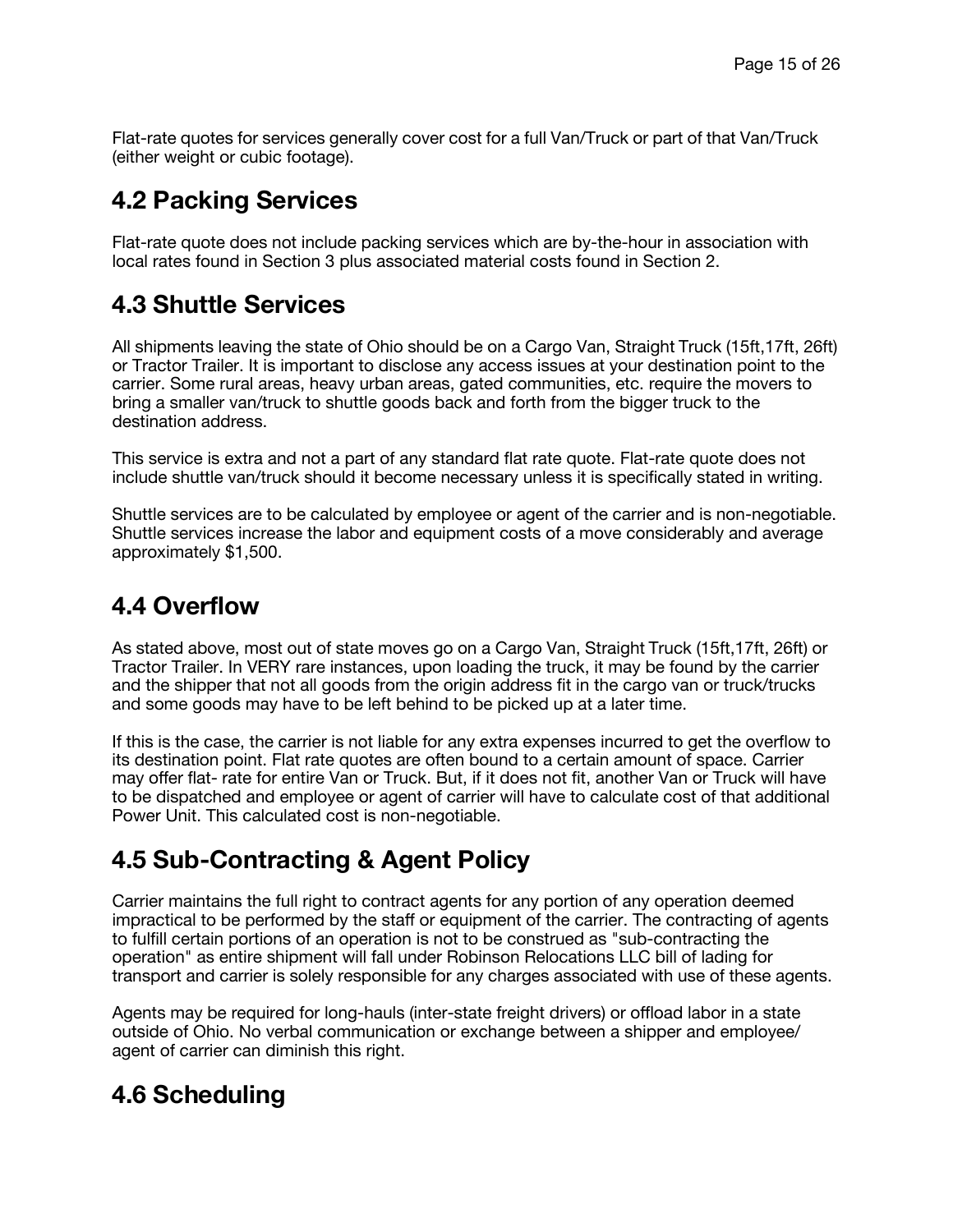Carrier can often guarantee a pick-up date. Carrier can only offer a targeted delivery date. Due to the nature of inter-state transportation, carrier cannot guarantee delivery dates. Many factors can effect delivery dates; weather, DOT checkpoints, breakdowns, traffic, scheduling conflicts, etc. Carrier cannot be liable for any expenses associated with missed delivery dates including but not limited to food, hotels, etc.

Please note that deliveries may only be scheduled Monday through Friday.

## **5.0 WAREHOUSE & STORAGE**

Carrier maintains warehouse space at 6320 Madison Rd, Cincinnati, OH 45227.

The carrier maintains exclusive rights to load goods into storage and carrier maintains exclusive rights to load goods out of storage at rates approved and on file with the Public Utilities Commission of Ohio.

Shipper is fully responsible for moving labor required to put goods into and out of warehouse or storage in association with rates found in this document.

To maintain the safety and security of all our clients' belongings, shippers are forbidden from entering our warehouse. Our warehouse is a full-service storage facility. In rare instances (and only with ample notice), a shipper may be approved to enter the warehouse only with and escort and oversight by an employee or agent of carrier in accordance with rates found in this document. Please note that the shipper may be liable for \$60/hr for the approved escorts time.

Carrier under no obligation to allow any shipper into warehouse at any time or for any reason except for inspection prior to a shipment. This is to maintain safety and security of the belongings of all current occupants. Carrier cannot release goods to shipper until all current account charges are paid in full in accordance with rates found in this document.

Important: Items are packed "high and tight" in our warehouse and shipment is often inaccessible. Do not place any goods into our warehouse in which you may need during the storage term. (example: important documents, seasonal clothing, cable boxes, etc.) as you WILL NOT BE ABLE TO ACCESS THESE ITEMS UNTIL DELIVERY.

## **5.1 Hold Over Charges**

Cost of holding a Cargo Van, Straight Truck (15ft,17ft, or 26ft) is \$150 per night. Please note that carrier may be unable to hold Cargo Vans or Straight Trucks for an extended period of time and may have to offload into storage after one night at full expense of the shipper.

Additional labor costs apply. See section 3.7.

### **5.2 Rental Trucks**

Acquisition and/or procurement of third-party rental trucks will be billed to shipper at a rate of \$300 per day in addition to typical holding fees.

### **5.3 Long-term storage spaces**

Long-term storage spaces may include warehouse space or storage Vaults. Carrier retains full right to decide on suitable space for shipments subject to availability.

Rate is \$75/ Per Vault (7' x 5' x 7.5')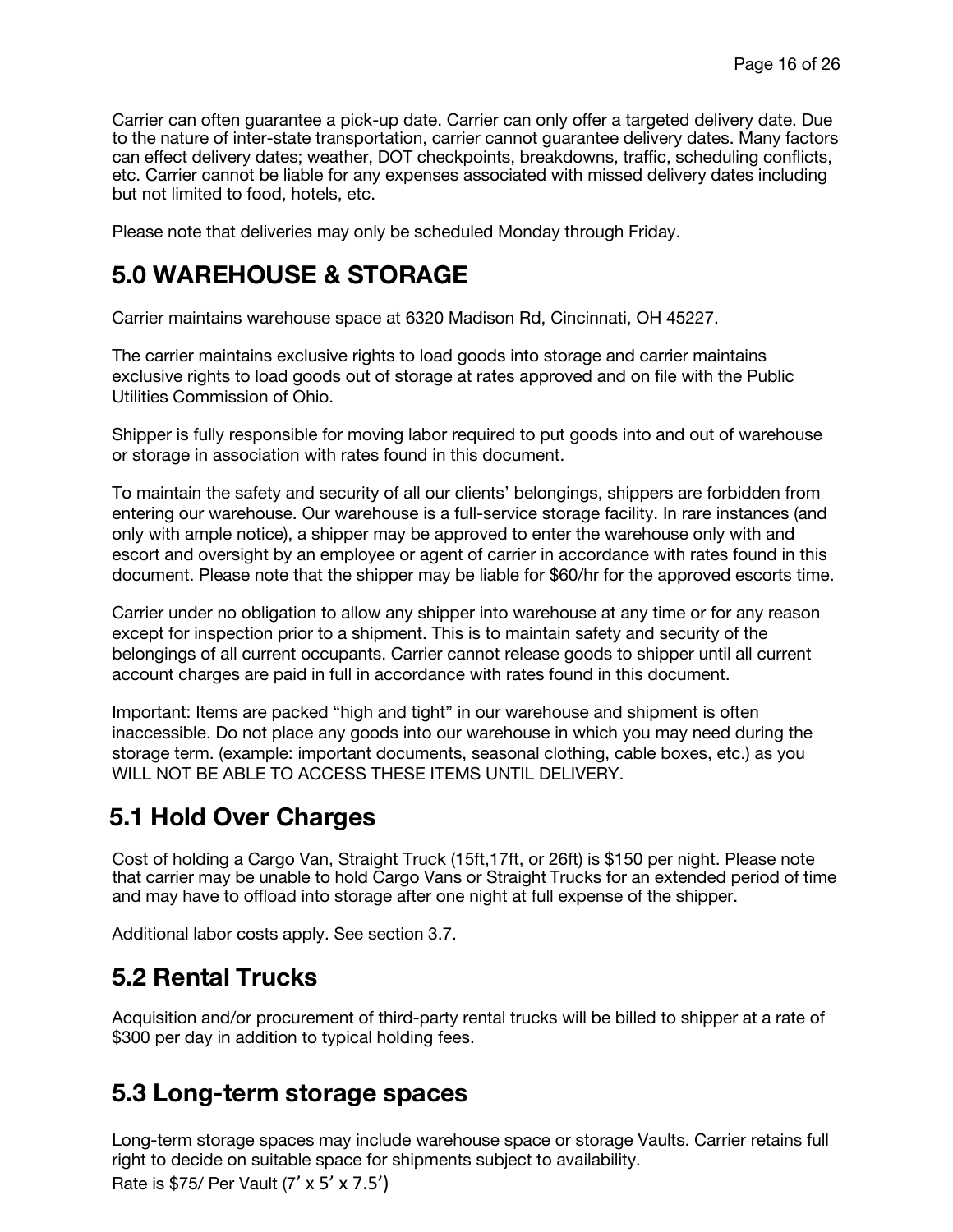## **5.4 Billing**

Storage bills are due monthly. Please note that storage bills should be issued to you by email or in the mail. Please note that carrier may enforce a three-month minimum for storage. Please note that carrier is not obligated to pro-rate storage by the week.

## **5.5 Late Payments**

Please note that a fee of \$25 per week will be applicable to late payments.

## **5.6 Non-Payment**

Please note that any storage unit account with this carrier that remains unpaid for 30 days will be considered a default on said storage space.

Please note that the carrier retains the right to seize, dispose or auction any goods contained within a defaulted storage space.

Please note that seizure, disposal or auction of goods contained within a storage space does not release the shipper from their financial obligations for services rendered through a storage space.

Shipper shall be responsible for any legal costs associated with collection of unpaid balances on a defaulted storage space.

## **6.0 INSURANCE & LIABILITY**

Robinson Relocations LLC is a licensed and insured mover. Robinson Relocations LLC does not provide insurance to the shipper. In the event of an accident, carrier liability is limited to the shipper declaration of value of shipment on the bill of lading. Shipper must secure their own insurance.

## **6.1 Minimal liability option \$0.60/lb/item**

Minimal liability option: declaration of value is \$0.60/lb/item. This valuation is provided free of charge in any rate or estimate of services provided to shipper by carrier. By choosing this option (indicated as option A on bill of lading) the liability to the carrier is limited to \$0.60/lb/ item.

Example: 50lb table x  $$0.60$ /lb = \$30 carrier liability

## **6.2 Full replacement value option**

Full replacement value or a minimum of six dollars per pound times the weight of the shipment, whichever is greater. The total reimbursement for lost or damaged goods shall not exceed the declared value of the shipment. Failure to disclose any article valued at greater than one hundred dollars per pound may limit the carrier's reimbursement liability to this maximum per article. An additional charge applies for this option (indicated as option B on the bill of lading) and a Valuation Form must be filled out and returned prior to day of move.

Carrier reserves the right to repair damaged items prior to replacing them regardless of the level of coverage you selected.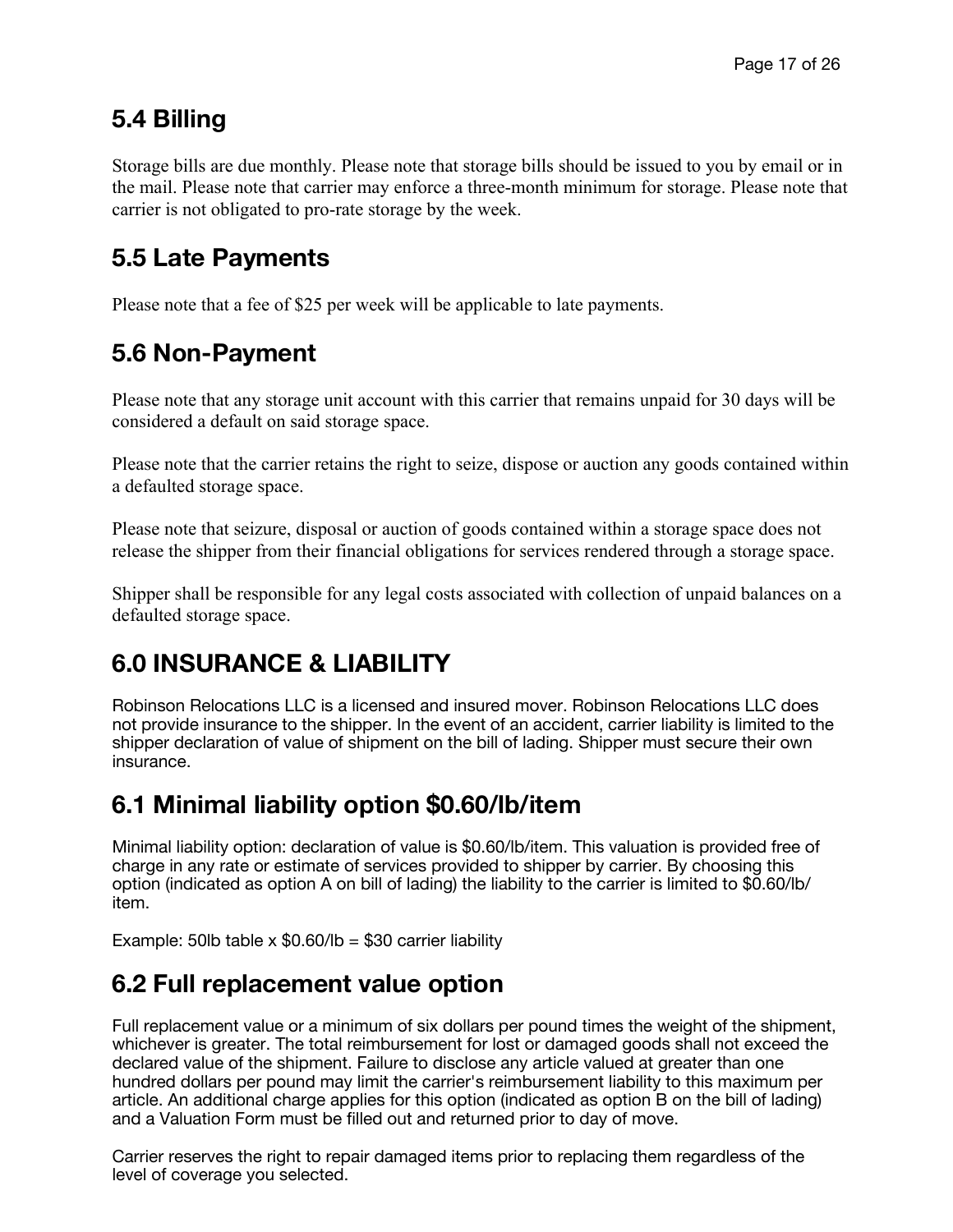| IF THE VALUE SHIPPER PLACES<br><b>ON SHIPMENT IS:</b>                                                                                                                                                                                                                                                                                                                                         | THE ADDITIONAL CHARGE SHIPPER WILL PAY IS:                                                                        |                                                                                                                 |                                                                                                             |
|-----------------------------------------------------------------------------------------------------------------------------------------------------------------------------------------------------------------------------------------------------------------------------------------------------------------------------------------------------------------------------------------------|-------------------------------------------------------------------------------------------------------------------|-----------------------------------------------------------------------------------------------------------------|-------------------------------------------------------------------------------------------------------------|
|                                                                                                                                                                                                                                                                                                                                                                                               | <b>\$0 DEDUCTIBLE</b>                                                                                             | \$250 DEDUCTIBLE                                                                                                | \$500 DEDUCTIBLE                                                                                            |
| 5,000<br>0 to \$<br>\$<br>Տ<br>5,001 to \$ 10,000<br>10,001 to \$15,000<br>15,001 to \$20,000<br>20,001 to \$25,000<br>25,001 to \$ 30,000<br>30,001 to \$35,000<br>35,001 to \$40,000<br>\$40,001 to \$50,000<br>50,001 to \$60,000<br>\$60,001 to \$75,000<br>\$75,001 to \$100,000<br>\$100,001 to \$125,000<br>\$125,001 to \$150,000<br>\$150,001 to \$175,000<br>\$175,001 to \$200,000 | \$98<br>150<br>181<br>212<br>253<br>300<br>346<br>393<br>444<br>511<br>589<br>728<br>868<br>976<br>1,121<br>1,276 | \$ 67<br>98<br>119<br>145<br>176<br>196<br>227<br>258<br>300<br>351<br>424<br>563<br>697<br>821<br>956<br>1,085 | \$46<br>72<br>93<br>114<br>134<br>155<br>181<br>207<br>248<br>294<br>362<br>475<br>594<br>702<br>811<br>919 |
| \$200,001 to \$225,000<br>\$225,001 to \$250,000                                                                                                                                                                                                                                                                                                                                              | 1,420<br>1,550                                                                                                    | 1,214<br>1,343                                                                                                  | 1,023<br>1,136                                                                                              |
| Additional charges apply for shipments valued at more than \$250,000 and for shipments from and to Alaska.                                                                                                                                                                                                                                                                                    |                                                                                                                   |                                                                                                                 |                                                                                                             |

## **6.3 Real Property Damage**

When moving furniture, real property may become damaged. Floors may be scratched; rugs may be dirtied. Hinges on doors may be damaged. There may be weather related damages.

Moving trucks are heavy equipment. Operation of this equipment on residential property poses a natural risk to the property. Driveways may be damaged under the immense weight of a moving truck. Lawns, lamp fixtures, etc. may be damaged when trying to maneuver truck into a proper loading or offloading position.

Carrier does not assume liability for real property damage as it is considered high risk due to the nature of moving. Repair of any damage incurred due to a moving operation becomes a cost of moving at sole liability to the shipper.

Please note that tree branches, live wires, etc. on the public roadways leading to the shipper's origin or destination and/or over any driveway on the shipper's origin or destination property should be no less than 15 feet off the ground so that they do not block the driving path of our legal height vehicles which may be as high as 13'6. Please note that wires or tree branches hanging lower than 15 feet may pose a dangerous hazard to our vehicle, real property or individuals. Please note that it is the responsibility of the shipper to ensure that tree branches and wires maintain proper height requirements and carrier is not liable in any way for damage to equipment, property or individuals as a result of the shipper not maintaining proper height of wires, trees, and/or other overhangs.

Carrier recommends padding doorways/frames and walls in common moving areas prior to the movers arriving to prevent scratches, gouges or holes.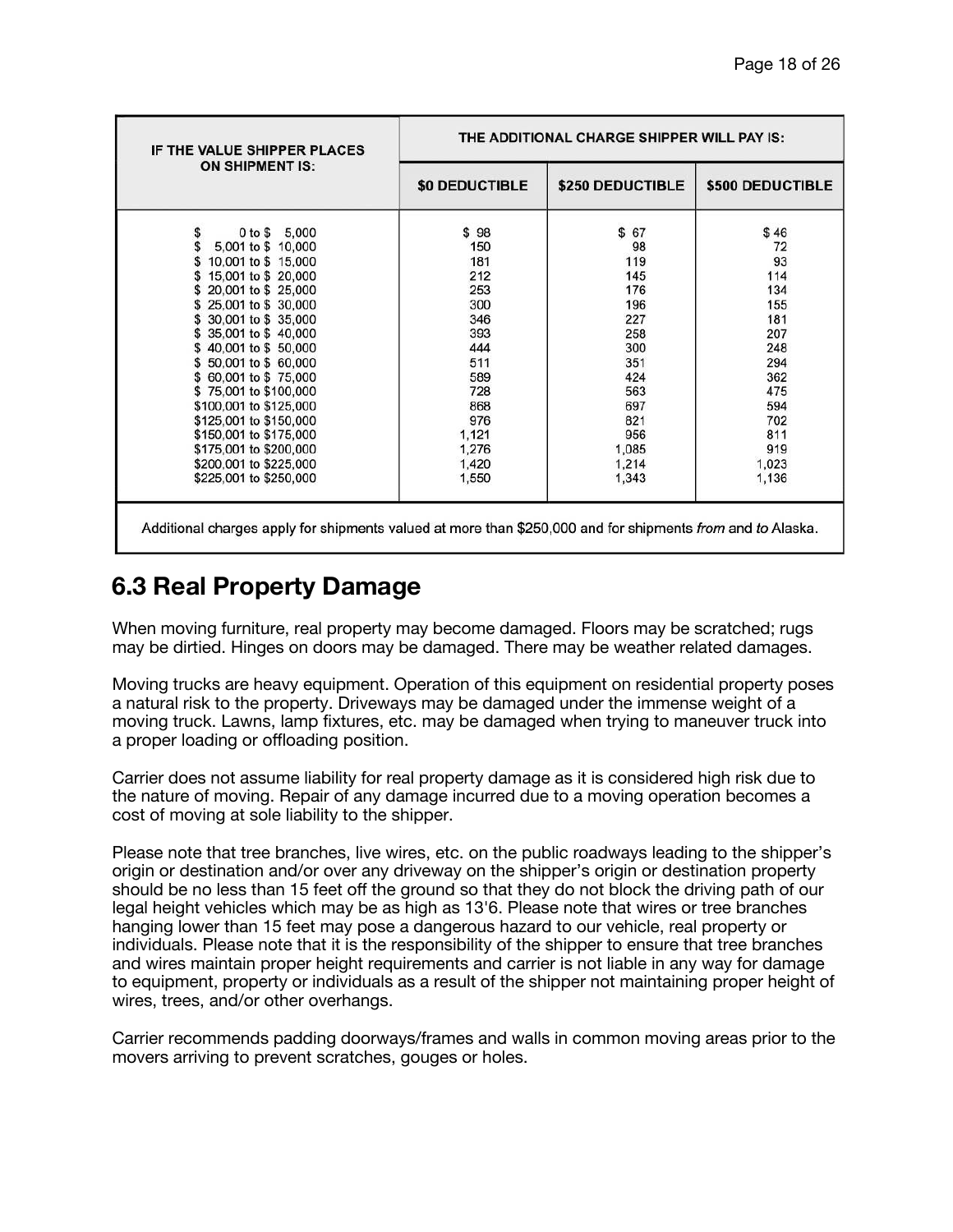#### **6.4 Liability Exceptions**

A.) Carrier is not liable for any lost or damaged goods and/or boxes packed by owner. No exceptions.

B.) Carrier is not liable for pre-wrapped (blanketed, shrink-wrapped, packaged, etc.) furniture. Example: accepting goods from another carrier or third-party storage.

C.) Carrier is not liable for damage incurred due to requested dis-assembly or reassembly of goods. Carrier not liable for hardware loss or damage (Example: screws to a piece of furniture). If shipper does not have furniture ready to go and chooses to have movers service pieces, carrier is not liable for connections or damage resulting from dis-assembly or re-assembly. Our movers encounter numerous types of furniture by countless manufacturers and are not specialists. If hardware is left up to movers to hold onto or transport, loss is on the shipper, even in the event of alleged negligence. Even if an employee, agent or mover has assured they will keep hardware safe, it is on the shipper if this hardware gets lost. People have good intentions, but hardware DOES get lost. This is the advance warning to the shipper.

D.) Carrier is not liable for goods made of particleboard. No exceptions. Particle-board furniture does not transport well, and breakage is very possible/likely.

E.) Carrier is not liable for goods shipped loose.

F.) Carrier not liable for loss, theft, or damage of prohibited items (listed below in Section 6.5). Please note that prohibited items are prohibited for a reason. Inclusion of prohibited items may result in fines, seizure of shipment, or damage to shipment. Carrier retains right to eject or dispose of any prohibited items that may be found on shipment. Carrier retains right to open and inspect any boxes/cartons packed by owner.

G.) Carrier is not liable for costs or procurement of specialists (pool table specialists, hot tub specialists, safe specialists, etc.) that may be required or found to be required either pre-start of move or while move is already in progress to complete shipment or part(s) of shipment.

H.) Carrier not liable to transport any one particular item whether on any inventory report or not if movers deem transport is not possible and/or dangerous/unsafe. Carrier not liable for any specialists or "other movers" brought in after move to complete transport.

I.) Carrier not liable for weather-related damage. Carrier not obligated to guarantee cover or blanket-wrapping of furniture if raining and/or snowing. Shipper may request new moving date if rain or snow is in the forecast. But, if you choose to move in the rain or snow (or are otherwise forced due to legal real estate obligations) our movers will do their absolute best, but damage in some form or another is likely. This is advance notice to the shipper. No exceptions.

J.) Carrier not liable for any real property damage (as described above in Section 6.3).

K.) Carrier not liable for common moving scratches, dust, dirt, rubs and/or chips (generally due to settling of goods on truck against other pieces of furniture). These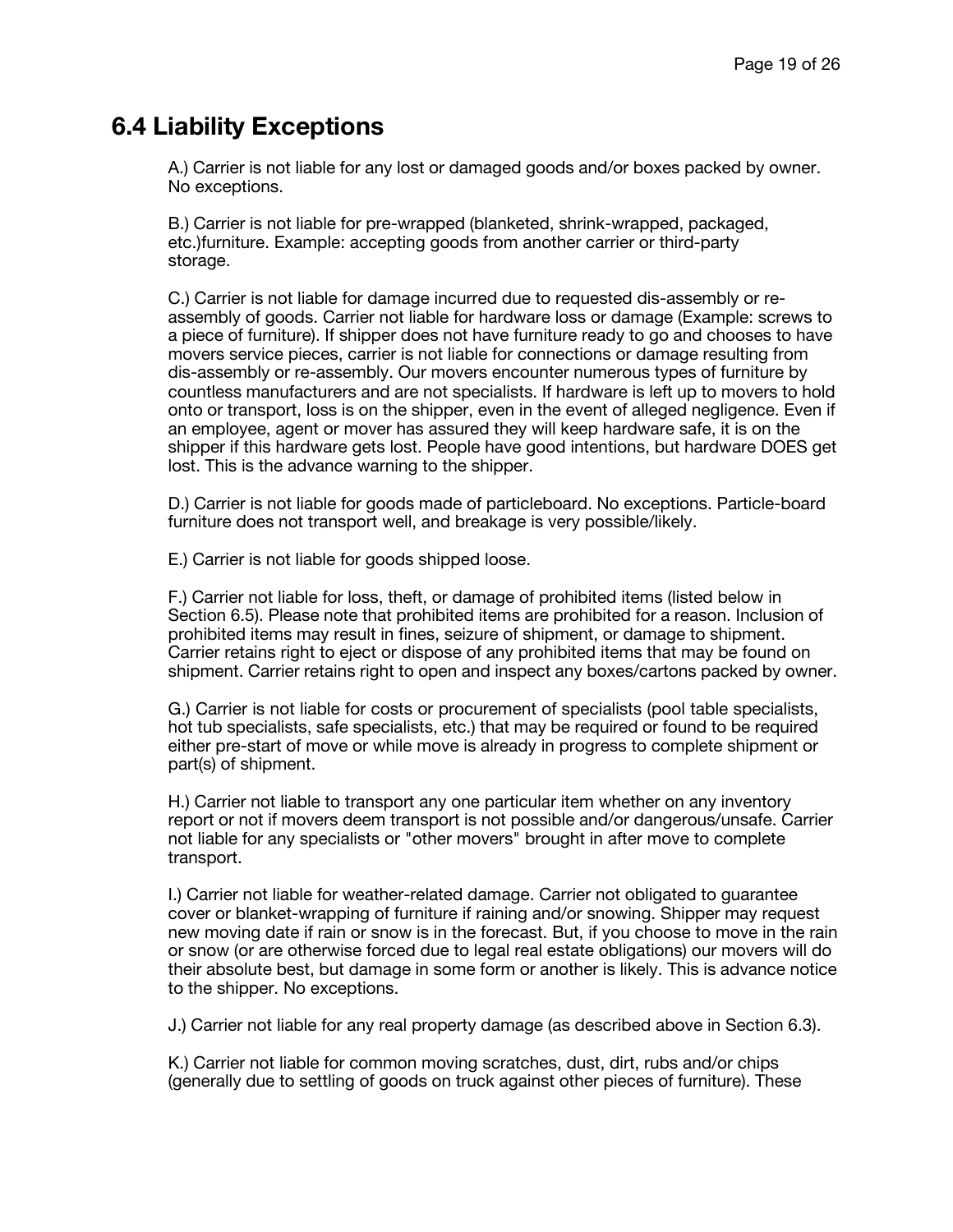minimal types of damages are common/expected to some degree in moving and are generally quite easy for shipper to repair and are nearly unavoidable by carrier.

L.) Carrier not liable for malfunction of electronic equipment, please note that a short circuit or mishandling of electronic equipment when packing can cause electronics to no longer work. All electronics should be properly packaged before moving. Carrier not liable for mis-packed goods. Carrier not liable for goods packed by shipper.

M.) Carrier not liable for malfunction of appliances such as refrigerators, dishwashers, washing machines and dryers.

N.) Carrier not liable for any dis-connection and/or re-connection of appliances. Movers may assist shipper with dis-connections and re-connections, but carrier is not liable for said dis-connections and re-connections and/or any damages internal or external that may result from such dis-connection or re-connection even in the event of alleged negligence. This is your warning: if goods are not ready to go and shipper has movers from this carrier service them, damages and liability are on the shipper.

O.) Carrier not liable for any furniture that may become damaged in third-party storage.

P.) Empty storage trailers and units in warehouse are routinely checked and inspected for cleanliness. When a shipment is placed into storage in the warehouse or storage trailer, said storage unit or trailer becomes unavailable to routinely inspect as it will be occupied and tightly packed. Carrier is not liable for any leaks, mold, fungus or water damage that may occur and/or develop during the duration of the storage term and shippers are responsible for insuring their own items for this sort of damage while in storage. Shippers are welcome to inspect storage units and/or trailers prior to storage term prior to start of a shipment. You may alternatively obtain your own storage space for us to deliver into.

Q.) Carrier is not liable for high value items such as glass, jewelry, antiques, artwork, etc. or items worth \$100/lb. or more. All jewelry, cash, medications, etc. should be removed prior to the movers arriving. We are entering your home and do not want to be liable for any loss or alleged theft. This is advance warning to the shipper, if you leave your valuables laying about the carrier cannot be liable in any way for loss or theft. Glass should be taken from all hardware and packed prior to movers arriving. Mirrors, paintings, artwork, etc. should be properly packed prior to movers arriving. Movers willhave no choice but to pack mirrors and glass for you if they are not ready when they arrive, and they will not be properly prepared to provide such services. Carrier cannot be liable for paintings, glass, mirrors, pictures that are not properly packed prior to themover's arrival.

R.) Carrier not liable for any part (damage, loss, etc.) of shipment in storage that shipperhas had access to during storage term.

S.) Carrier is not liable for inspection of any property. Carrier is not liable for any instance of "the truck not fitting." Cargo Vans, Straight Trucks (15ft,17ft, or 26ft is the standard over-the-road equipment for this carrier. Carrier is not liable for shuttle services or long-walk requirements even in the event of alleged negligence by any employee, agent, estimator or mover. Shipper is responsible for any and all associated charges.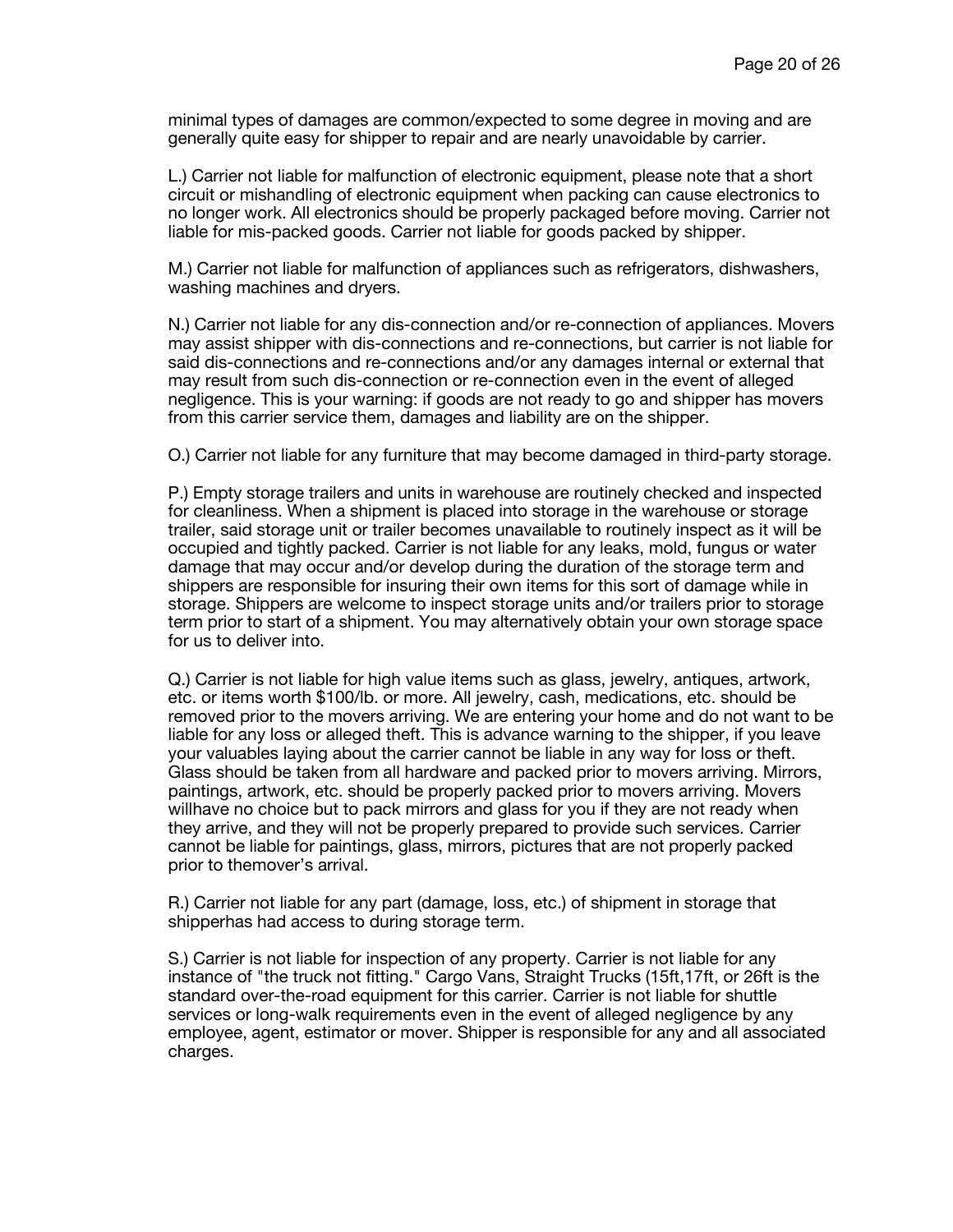T.) Carrier is not liable for any verbal communication between estimator and shipper. Any areas of concern should be communicated to estimator, but a follow up should be provided in writing directly to the carrier.

#### **6.5 Prohibited Items**

Firearms, medications, hazardous materials, flammables, cash, jewelry, gas, fuel, liquids of any kind, live plants, alcohol, explosives, items of personal or sentimental value, perishable items, or any other items deemed illegal in nature.

### **6.6 Claims Procedure**

Shipper should do a walk-through prior to the movers leaving. Any accidents or significant damages should be written on the bill of lading in the designated area prior to the movers leaving.

Claims for shipments within the state of Ohio must be postmarked within 60 days. Please note that outside of this limited timeframe for a claim submission, employees or agents are unable to obtain a copy of your contract and will be unable to assist the shipper. A verbal report to the carrier or any agent or employee of the carrier does not constitute a submission of claim. Employee or agent of the carrier cannot submit a claim on your behalf.

Claims for shipments with destinations outside of the state of Ohio, but within the continental United States should be submitted in writing within 9 months from the date of delivery. Please note that claims submitted outside of this timeframe will be considered invalid and employees or agents of the carrier will be unable to obtain a copy of your contract and will be unable to assist the shipper.

All claims should be submitted via a written statement including your name, applicable shipment dates, list and description of damages with supporting photos along with estimated weight of damaged items, should be sent and post-marked within allotted timeframe to:

> Robinson Relocations LLC ATTN: Claims Department 7672 Montgomery RD STE 207 Cincinnati, OH, 45236

Please note that once a claim is submitted by the shipper, the carrier has 15 days to acknowledge claim submission. If you do not receive acknowledgment of your claim, please contact the carrier and/or re- submit the claim.

Once claim is acknowledged, the carrier has 30 days to offer a resolution to your claim. Please note that a resolution is not always possible and will not always be financial in nature.

Carrier is not obligated to refund shipment charges. Carrier liability limits apply. Carrier liability exceptions apply.

WARNING: DO NOT HARASS OR THREATEN EMPLOYEES OR AGENTS OF THIS CARRIER.

Please note that threats of claims, lawsuits, bad reviews, or using your position of power in association with an attempt at financial gain at the expense of the carrier is extortion and all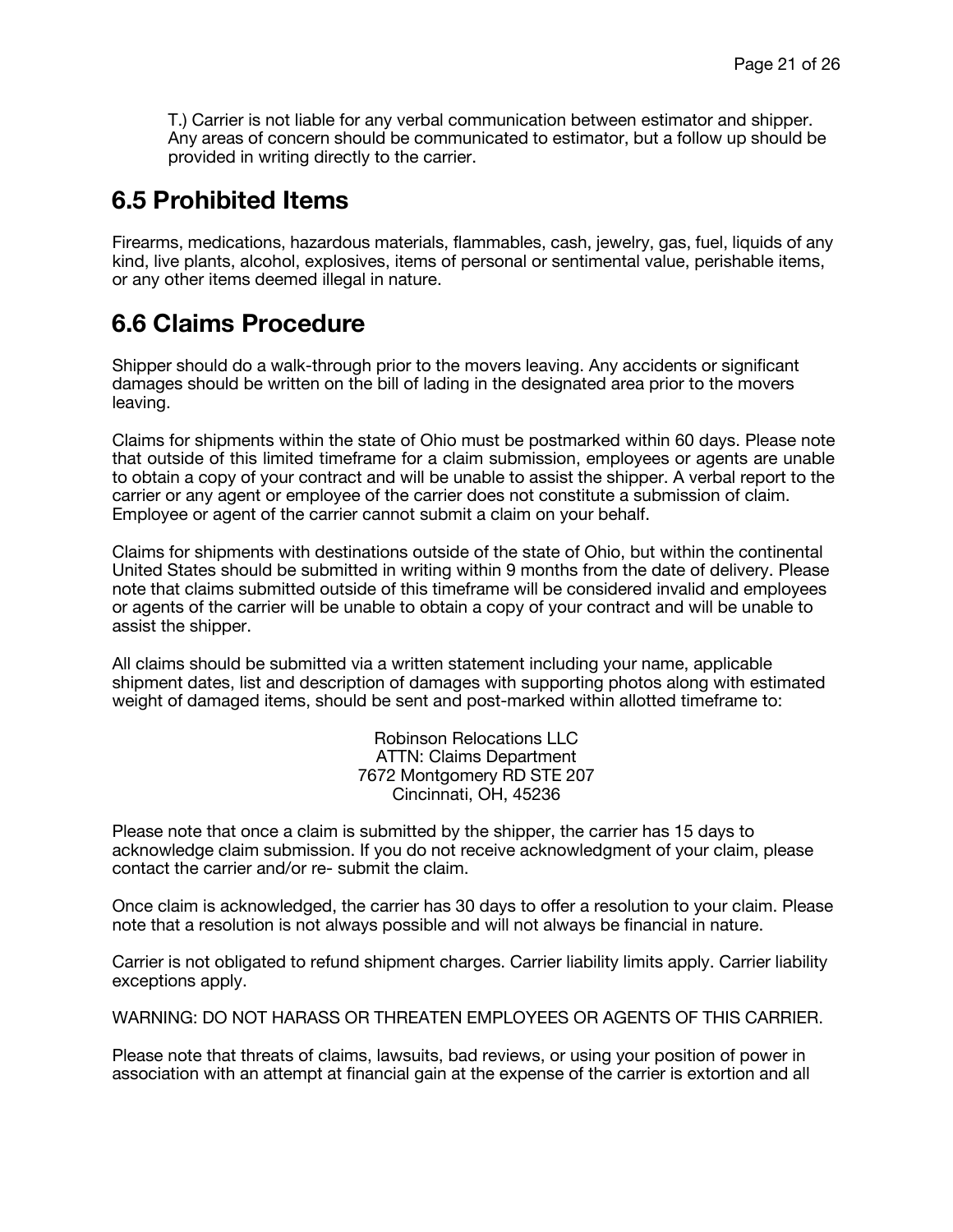employees and agents of this carrier are required to report such threats to management and/or governing agencies.

## **7.0 ACCOUNT MANAGEMENT**

Carrier is on a paper filing system. Any phone calls you make to employees of carrier should include your full name and address, along with a brief update on where you are in your shipment. You should indicate whether you are a prospective client or if you are a shipper with a reserved move date.

## **7.1 Binding Estimates**

Please note that any in-home estimate is considered binding and is generally used only in conjunction with an inter-state move regulated by the Federal Motor Carrier Safety Administration. The primary elements of the binding estimate include:

A.) Move Date(s) B.) Origin Address C.) Destination Address D.) Pre-Move Inventory

Please note that based upon the essential elements above, the carrier will set forth applicable rates and estimated completion charges. Please note that the carrier shall be bound by the hourly rates and terms found on this binding estimate form and cannot change the hourly rates in association with the above elements. Please note that carrier relies on its revenue generated by binding estimates to plan its operations budget. By moving forward with a binding estimate, the shipper becomes liable in full for total estimated charges even in the event that actual hours worked by movers or services rendered come in less than anticipated.

If any essential element detailed above changes, the binding estimate is null and void. The shipper may be liable to the carrier for the total estimated amount of the binding estimate. And guaranteed rates and service fees may change for the shipper as well.

Please note that regardless of any written estimate, shippers are liable in full for actual services rendered at guaranteed rates detailed in this tariff, the pre-move inspection form, and the bill of lading.

As carrier depends on the income from its scheduled operations and this income factors into operations budgets, shipper may be held liable for the full estimated cost of a scheduled operation in the event of cancellation if the shipper does not give the carrier greater than two weeks' notice.

## **7.2 Collection of Account Charges**

Please note that within the state of Ohio, the shipper is liable for paying any service (hourly, truck, etc.), material charges or any other associated fees in full prior to final release of goods regardless of any previous estimate. This means account balance is due in full before the truck arrives and/or is opened.

Please note that if delivery address is outside of the state of Ohio, carrier may require the shipper to pay account balance in full prior to the shipment leaving Ohio as a certified bank check or money order and carrier may only collect 100% of the binding estimated charges.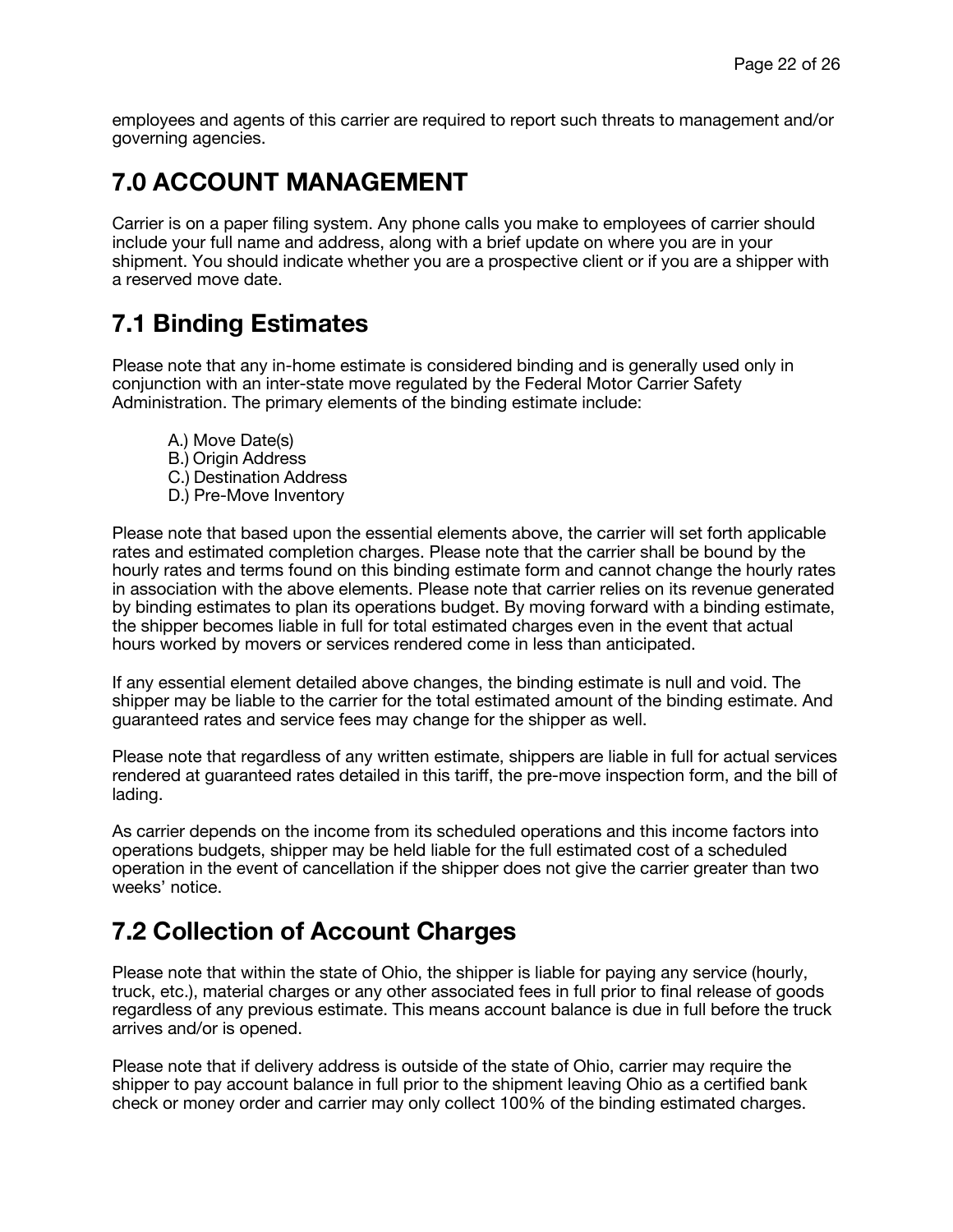Please note that collection of charges may be estimated by the movers. Please note that as service is hourly and movers are collecting before offload, carrier reserves right to compile a final invoice of charges to be delivered or post-marked to the shipper within 30 days at which point the payment terms are as found in Section 7.3 below.

Please note that failure to pay account charges as outlined above will result in the carrier being forced to suspend shipment and to divert shipment to storage (either storage owned by the carrier or third-party storage under the name and authority of the carrier) until account balance is paid in full. Any labor costs that the carrier incurs due to failure of the shipper to pay account balance must be billed to the shipper and any storage costs must be billed to the shipper.

The carrier accepts cash, certified bank check or money order and the shipper is expected to have said payment form ready for the movers on the day of their move in the total estimated amount of the move minus the initial deposit. The carrier does not accept personal checks.

The carrier accepts Mastercard, VISA, Discover or American Express (AMEX) for final payment in certain instances. However, movers do not have credit card machines in the field. There is a 3% handling charge to call payments into the main office. These handling charges are used to ensure that the carrier has office staff that may process and verify credit card payments for our movers who do not have the ability to do so in the field. No exceptions.

Please note that handling charges will not apply to initial deposits. Please note that personal checks may be used for initial deposit. Please note that carrier will not service move if deposit does not clear.

Please note that all payments to the carrier are non-refundable. Please note that shippers may pay account balance in full ahead of the move date; however, shipper must understand that this payment is non-refundable as carrier will not hold funds for the shipper and they will become part of day-to-day operating expenses. Please note that the final charges for services rendered will be in accordance with this tariff or as otherwise specified on the "bill of lading" and is non-negotiable.

## **7.3 Account Balances**

Carrier does not extend credit to the shipper except where required by state or federal law. In instances where carrier is required to extend credit, carrier will allow a 30-day free credit periodfor uncollected balances for services rendered that remain on account after final release of goods.

There will be a service charge of 2% added to account for each 30-day period that account remains unpaid by shipper. Please note that carrier reserves any and all rights to collect unpaid balances and/or forward uncollected balances to a collection's agency.

### **7.4 Account Fraud & Prevention**

Please note that all calls you make to the carrier may be monitored and/or recorded. Please note that carrier may keep detailed call records.

Please do not lie or make false statements to agents or employees of the carrier. Do not intentionally omit vital account details when communicating with agents or employees of the carrier in an attempt to defraud the carrier for financial gain. (Example: Seeking a refund from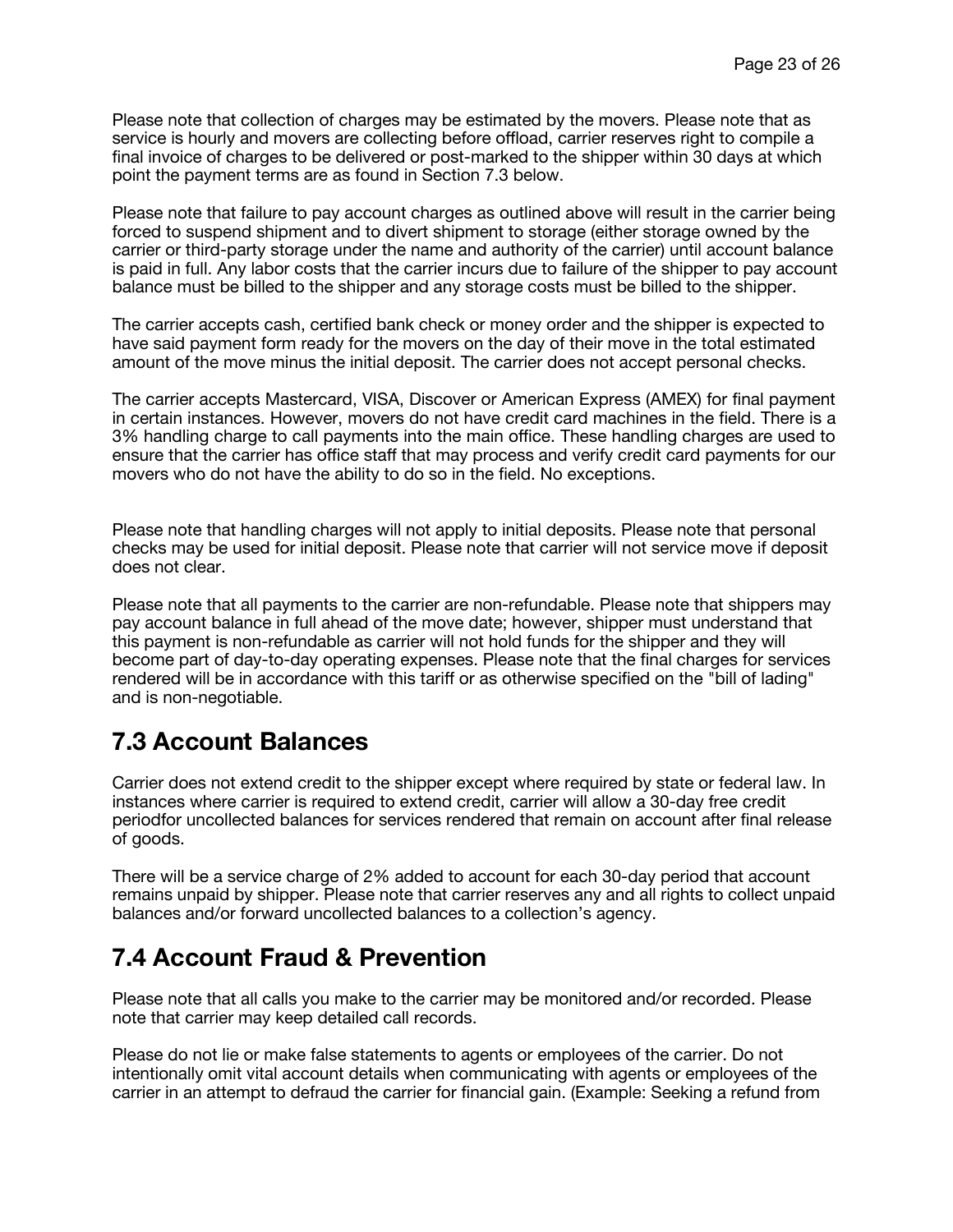an agent or employee when other agents or employees already gave you a refund or failed to collect in full for services rendered)

Please note that all payments made to carrier are non-refundable. Agents and employees of the carrier cannot refund a payment to the shipper once a payment has been made.

Please note that employees and agents of carrier may be required to report suspected account fraud to management and/or governing agencies.

## **7.5 Closed Accounts**

Closed accounts may be filed away into our shipment records or disposed of. Please note that there should be no reason to pull the documents in a closed account later than seventy-five days after the completion of a shipment as carrier requires any claims for loss or damage to be filed in writing within sixty days of completion of shipment (or 9 months to applicable inter-state shipments). Carrier is not liable for any reason if report is not filed within that period. Please note that should the documents be pulled from carrier records for any reason by any party a \$60/hr. service charge may be applied to certain requests.

## **7.6 Abuse, Hostility and Harassment**

Please note that the carrier does not tolerate abuse, hostility or harassment from the shipper or shipper's associates (friends/families/lawyers/etc.) to its employees or agents. Please note that carrier may refuse service at any time for any reason, even if a shipment has already commenced. If carrier finds itself in possession of the goods of a hostile shipper, these goods may be diverted to its private warehouse, or a public warehouse and a lien shall be placed on that shipment until account balance has been paid in full. Shipper responsible for any warehousing costs incurred as well as any costs incurred in association with this tariff. Upon payment of all charges in accordance with the applicable rates found in this tariff document, goods will be released to shipper. Please note that carrier retains right to record telephone lines.

## **7.7 Relatives & Friends**

Please note that employees or agents of the carrier may be unable to communicate with friends or family of the shipper in regard to private contract information. Friends or family may not understand contract terms and conditions. Thus, carrier may refuse to speak with anyone who is not specifically on the bill of lading for a shipment

## **7.8 Claims Department**

Please note that the claims department DOES NOT maintain telephone lines as all complaints and claims for loss or damage must be communicated in writing no later than 60 days (or 9 months if inter-state) after release of shipment. Please note that suits or claims shall not be brought upon the carrier if a claim is not postmarked by the shipper within 60 days (or 9 months if inter-state) of the move and confirmed by the carrier within 15 days of receipt. Failure to deliver claim in writing no later than sixty days (or 9 months if inter-state) after release of shipment is at shipper's own risk. Please note that employees or agents of the carrier are not able to assist shippers in lowering or waiving approved tariff charges. Carrier asks shipper not to call our employees on telephone lines as they will not be able to assist in damage or loss claims. Carrier asks that shippers do not harass employees or agents of the carrier.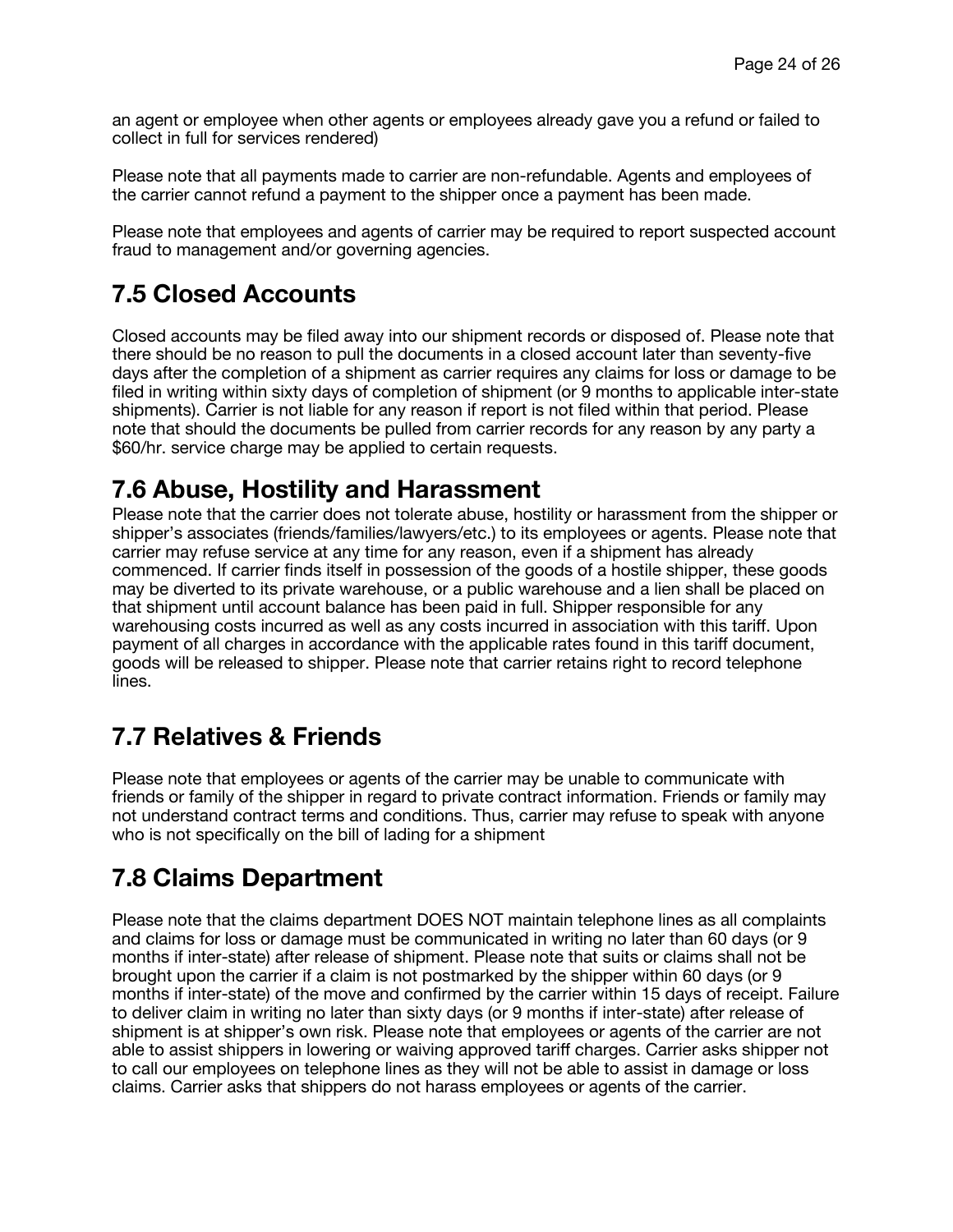## **8.0 IMPORTANT DOCUMENTS**

There are several important documents that the shipper should be aware of.

## **8.1 Moving Tariff**

Moving tariff is a document periodically approved and on file with the Ohio Department of Public Utilities. The Ohio Department of Public Utilities may provide you a copy of this document. This document can change at any time for any reason and will govern your move. An updated copy of this document can be sent to you via email at any time. This document is important as it contains the guaranteed rates and terms of service applicable to shipments through this carrier.

## **8.2 Pre-Move Inspection Report**

This document serves as a pre-move inventory conducted by an in-home estimator or agent of the carrier. This document contains the guaranteed rates of the carrier. This document serves to notify appropriate operations personnel which power units and are recommended for the shipment, as well as recommended moving staff for any particular shipment. This document is not a bid or a contract. This document contains estimated charges for the purpose of scheduling and preparing shipper for expected costs.

## **8.3 Confirmation**

This is a document sent through email or mail that may contain confirmation of move dates, a summary of services, deposit information, guaranteed rates of service, applicable discounts, and estimate of charges. The document is not required and often sent as a courtesy to the shipper. This document is not a contract or a bid and never to be construed as such. Although this document is not required, if you do not receive this document, you may want to confirm your move with the main office.

## **8.4 Bill of Lading**

This is an important document that authorizes the carrier, "Robinson Relocations LLC" to transport goods from an origin address to a destination address. This document also serves as the contract between the carrier and the shipper. This document also serves as the transportation bill. On the reverse side of the bill is a copy of the Terms and Conditions of the shipment. The shipper must declare the value of their shipment on this document prior to commencement of the move. The shipper MUST sign this document prior to commencement of the move. The carrier cannot begin a shipment before this document is signed. In the event that a shipment begins without a bill of lading, such shipment shall be made at no liability to the carrier and is at the sole risk of the shipper.

## **8.5 Claims Submission Form**

This is a document that can be provided by our employees or mailed/emailed which includes all the standardized disclosures and requests that the carrier will need to fulfill a claim of loss or damage for a shipper.